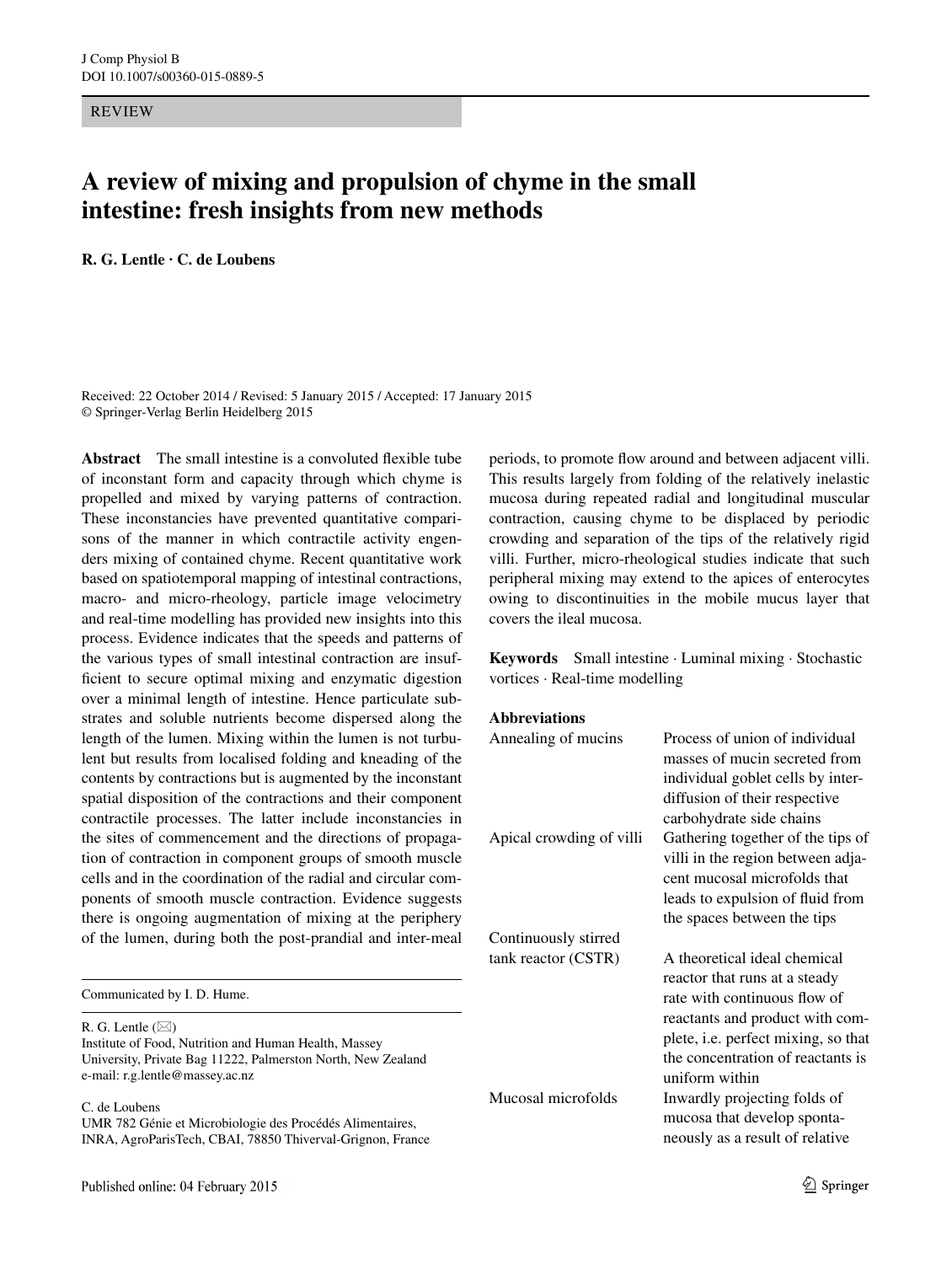|                    | differences in the mechani-              |                                                              | layer passes over an adjacent                             |
|--------------------|------------------------------------------|--------------------------------------------------------------|-----------------------------------------------------------|
|                    | cal properties and in the axial          |                                                              | layer                                                     |
|                    | lengths of the mucosal and               | Strain                                                       | Degree of deformation by                                  |
|                    | muscular components of the               |                                                              | stretch or compression. Gener-                            |
|                    | small intestine                          |                                                              | ally determined as a percentage                           |
| Newtonian fluid    | A fluid in which the shear rates         |                                                              | increase or decrease of original                          |
|                    | that develop during flow are             |                                                              | length                                                    |
|                    | always proportional to the shear         | Strain rate                                                  | The rate at which a component                             |
|                    | stress applied, so that viscosity        |                                                              | is deformed by stretching (posi-                          |
|                    | remains constant                         |                                                              | tive strain rate) or compression                          |
|                    |                                          |                                                              |                                                           |
| Phasic contraction | Concerted or coordinated short-          |                                                              | for example during contraction                            |
|                    | lived contraction of groups of           |                                                              | (negative strain rate)                                    |
|                    | smooth muscle following neural           | <b>Stress</b>                                                | Force per unit area either paral-                         |
|                    | or myogenic stimulation, e.g.            |                                                              | lel or perpendicular to the area                          |
|                    | peristalsis                              |                                                              | to which it is applied                                    |
| Pseudoplasticity   | The property of a non-Newto-             | Tonic contraction                                            | Longer lasting contraction                                |
|                    | nian fluid in which its appar-           |                                                              | resulting from sustained con-                             |
|                    | ent viscosity decreases with             |                                                              | traction of groups of component                           |
|                    | increase in shear rate                   |                                                              | smooth muscle cells, chiefly                              |
| Reynolds number    | The ratio of the inertial forces         |                                                              | through inhibition of actin-                              |
|                    | within a moving fluid (that              |                                                              | myosin ATPase, that generates                             |
|                    | generally cause motion to                |                                                              | ongoing tension (tone) within                             |
|                    | continue) to viscous forces              |                                                              | the wall of the structure in                              |
|                    | (that can be viewed as frictional        |                                                              | which it operates                                         |
|                    | and generally cause motion to            | Turbulent mixing                                             | A condition in which wide-                                |
|                    | slow). For flow within a simple          |                                                              | spread mixing results from the                            |
|                    | tube Reynolds numbers of less            |                                                              | ongoing appearance of unsteady                            |
|                    | than 2,300 are considered to             |                                                              |                                                           |
|                    |                                          |                                                              | vortices and areas of folding                             |
|                    | describe a condition in which            |                                                              | and kneading on many length                               |
|                    | viscous forces predominate so            |                                                              | scales that interact with one                             |
|                    | that flow is laminar, <i>i.e.</i> occurs |                                                              | another other                                             |
|                    | in an orderly fashion that can           | Viscosity                                                    | The ratio of the force that is                            |
|                    | be viewed as a series of con-            |                                                              | applied to a liquid to the longi-                         |
|                    | centric tubes within the pipe.           |                                                              | tudinal movement of the fluid,                            |
|                    | Conversely, Reynolds numbers             |                                                              | i.e. shear, that it generates                             |
|                    | $>2,300$ describe a condition in         | Viscoelasticity                                              | Time-dependent property of                                |
|                    | which inertial forces predomi-           |                                                              | materials that exhibit the char-                          |
|                    | nate so that flow in elements of         |                                                              | acteristics of solid behaviour,                           |
|                    | the liquid become unstable and           |                                                              | i.e. elasticity and of liquid flow,                       |
|                    | turbulent                                |                                                              | i.e. viscosity when undergo-                              |
| Rheometry          | Techniques that determine                |                                                              | ing deformation. The elastic                              |
|                    | the relationship between the             |                                                              | component of digesta is thought                           |
|                    | forces that stress materials, or         |                                                              | to result from interaction of the                         |
|                    | mixtures of materials, and the           |                                                              | contained particles                                       |
|                    | elastic and fluid deformations           |                                                              |                                                           |
|                    | that they produce                        |                                                              |                                                           |
| Shear              | Deformation induced in a mate-           | <b>Introduction</b>                                          |                                                           |
|                    |                                          |                                                              |                                                           |
|                    | rial when its layers are shifted         |                                                              |                                                           |
|                    | laterally in relation to each            |                                                              | The muscular wall of the mammalian small intestine must   |
|                    | other                                    |                                                              | accomplish a number of tasks by generating movement of    |
| Shear rate         | In a fluid is given by the rate          | the contents. Firstly, it must promote mixing so as to bring |                                                           |
|                    | of change in velocity (velocity          |                                                              | food substrates into contact with enzymes secreted from   |
|                    | gradient) with which one fluid           |                                                              | single sites, e.g. the opening of the pancreatic duct and |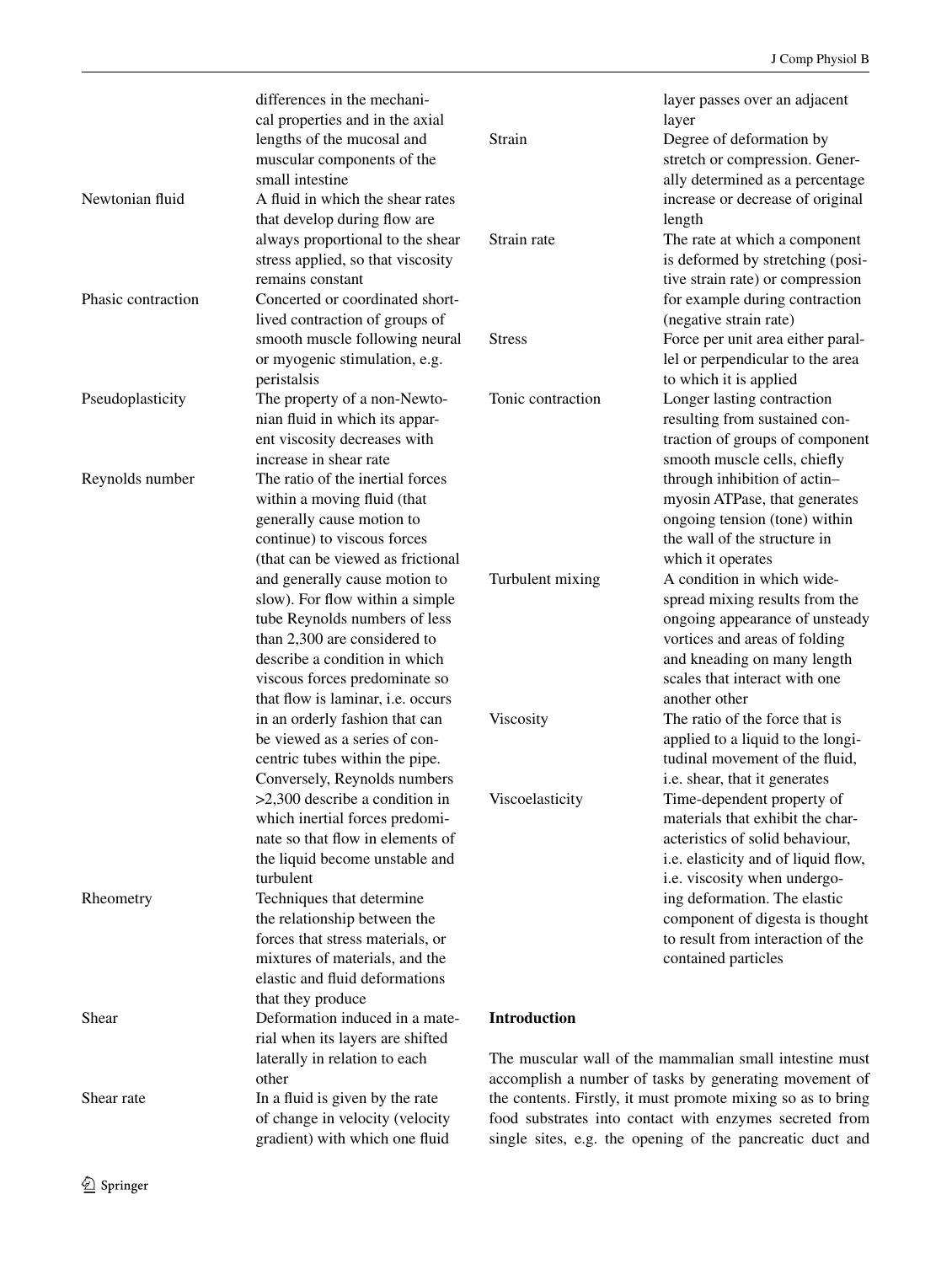from distributed sites, e.g. the succus entericus and to transfer the products and other soluble nutrients to the wall of the gut for absorption. Secondly, it must generate flow so as to move the contents sequentially through the various components of the small intestine. Ultimately mixing must allow enzymatic secretions to access both solid and soluble substrates and the products of their actions, along with other soluble nutrients, to access mucosal sites of absorption. Before enzymes and substrates can interact, mixing must take place on a molecular scale by inter-diffusion, but this process is slow over longer distances (France et al. [1993](#page-16-0)). It is necessary to augment diffusive mixing and the overall rate of digestion if the animal is to be able to process sufficient food for its daily needs and to effectively compete with others for scarce nutrients.

Mixing can be expedited by generating relative movement, i.e. advection, between the fluids containing enzymes and substrates to increase their area of contact thus allowing diffusion to take place over a larger area and enzymes to diffuse a lesser distance before encountering solid or dissolved substrate. The efficiency with which fluids can be mixed increases when the inertial force that is transferred to the contained digesta by contraction in the intestinal wall is great enough to mix them and not rapidly reduced by internal friction as a consequence of their viscosity. The ratio between the inertial force and the frictional, i.e. viscous, forces opposing it in digesta is termed the Reynolds number, a dimensionless number whose magnitude indicates the ease of advective mixing. Hence, turbulent mixing, i.e. widespread randomly orientated advective mixing, cannot be established when the Reynolds number is low, i.e. below 2,300 (Takahashi [2011\)](#page-18-0). However, the forces that are generated within the intestinal lumen by contraction of smooth muscle are low and the digesta sufficiently viscous (Dikeman et al. [2007b](#page-16-1)) to prevent the establishment of turbulent mixing. Hence the magnitudes of Reynolds numbers for overall flow during segmentation  $( $0.5$ )$  and peristalsis (0.085–0.21) are low in the small intestine (Takahashi [2011](#page-18-0)) as are those of pendular contractions (Melville et al. [1975](#page-17-0)). Under such conditions, any increase in the area of contact between secretions and chyme is generally reduced to simple kneading and folding of the interface between them in a coarse manner similar to that seen in the swirling flow of a river.

Whilst our understanding of the electrophysiological events that govern tonic (Lentle et al. [2013b\)](#page-17-1) and phasic (Brookes and Costa [2002;](#page-15-0) Sarna [2008\)](#page-18-1) contractions in the small intestine has increased over the last hundred years, our understanding of the processes by which these contractile events bring about mixing and propulsion of the gut contents, is still incomplete. However, recent advances in the rheological characterisation of digesta (Shelat et al. [2015](#page-18-2)), in the study of motility (Dinning et al. [2011b](#page-16-2); Huizinga et al. [2014;](#page-16-3) Janssen and Lentle [2013](#page-16-4)), in theoretical fluid mechanical modelling (Wang et al. [2009](#page-18-3), [2010](#page-18-4)), in direct modelling of the fluid mechanical consequences of real contractile movements quantified by spatiotemporal maps (de Loubens et al. [2013;](#page-15-1) Fullard et al. [2014\)](#page-16-5) (see below) in conjunction with an adaptation of dye dilution techniques used by chemical engineers (Levenspiel [1999\)](#page-17-2) for use in ex vivo preparations of gut (Janssen et al. [2007\)](#page-16-6) have allowed verifiable quantitative evaluation. This review summarises these recent advances, explains the associated fluid mechanical and chemical engineering concepts and outlines a number of areas that require further research.

#### **Flow along the intestine**

The small intestine is a tubular structure. Early workers assumed that flow within it would be similar to that through a simple cylindrical tube (Latham [1966\)](#page-17-3). Thus, were the flow constant, the contents viscous, and the ratio of inertial (propulsive) to viscous (frictional) forces within the contents (i.e. Reynolds numbers) low, flow would be laminar. In laminar flow within a tube, the bulk of the lumen is occupied by a symmetric concentric series of cylindrical laminae of fluid with the rate of longitudinal flow of the fluid in each lamina inversely proportional to its distance from the axis of the tube with the mean speed of flow proportional to the pressure gradient across the ends of the tube (Steffe [1996](#page-18-5)).

Whilst laminar flow does occur in the small intestine, its symmetry is modified by the variations in the geometry of the intestinal tube. Hence in regions where the lumen is not fully distended, its shape may be ellipsoidal, the long axis of the ellipse being in line with the plane of the mesenteric attachment (Lentle et al. [2012\)](#page-17-4). Further, lumen fill is not uniform and there are generally regions where the lumen is more or less empty causing the mid-portion of the anterior and posterior walls of the tube lie in contact with each other, so that the cross-sectional profile becomes dumbbell shaped and can act as a potential reservoir. Again the small intestine forms a series of crescentic coils as a result of differences in the lengths of its mesenteric attachments and the confined nature of the peritoneal cavity in which they are contained (Arun [2004\)](#page-15-2). The flow of chyme through the intestine is initiated by a series of propagating or static phasic, i.e. short-lived, contractile events that occur at intervals along its length and locally constrict the lumen. Hence fluid may simply be displaced by static radial (segmentation) or longitudinal (pendular) constriction, or driven ahead of propagating radial (segmentation or peristaltic) constrictions, the latter being termed 'distributed pumping' as flow along the lumen can be induced at any point along its long axis. Given this, and the fact that the contained chyme does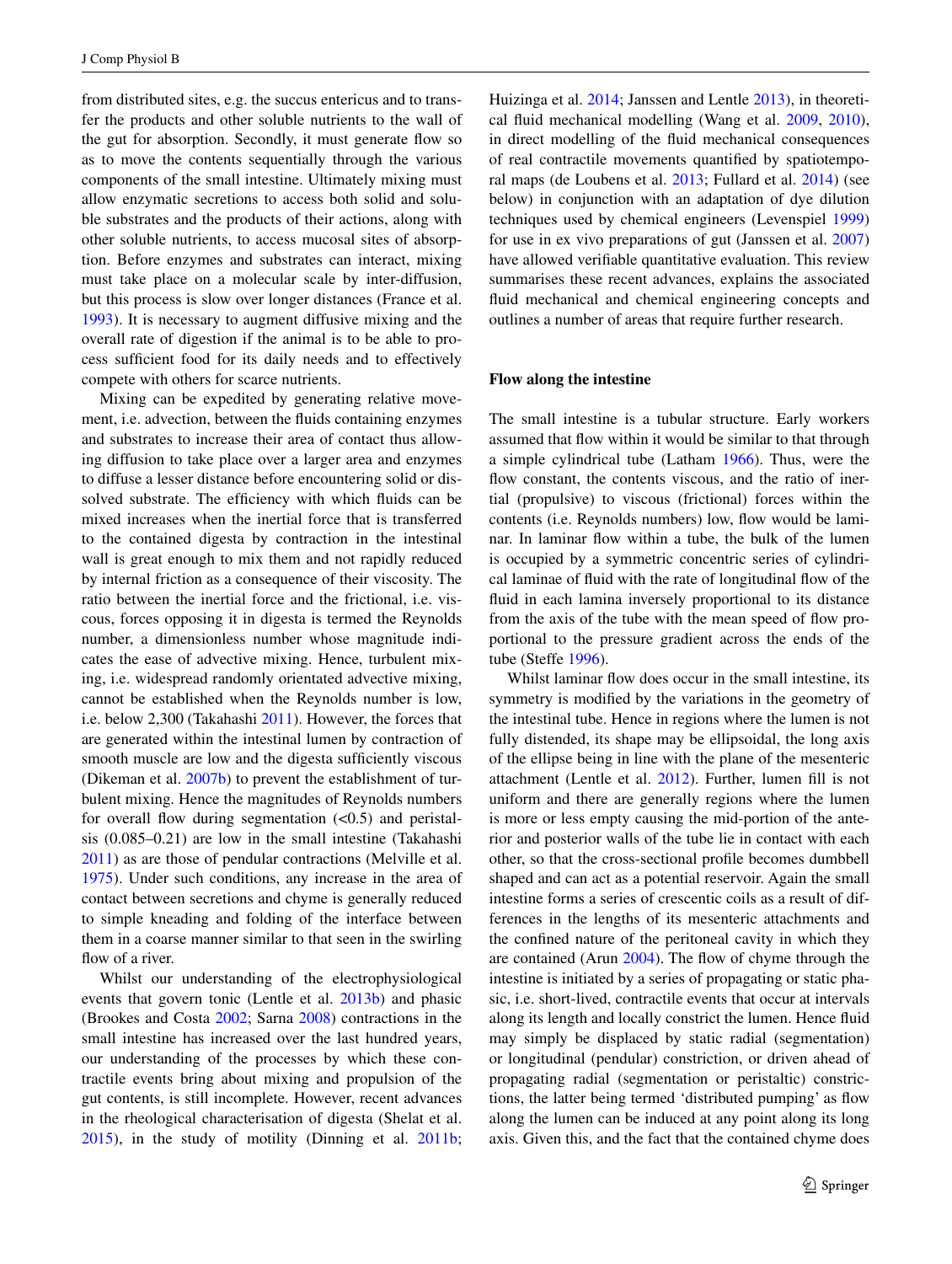not form a continuous column of fluid along the lumen, flow will be inconstant. Thus the pressure generated within the lumen by such contractions, and the consequent flow from higher to lower pressure, will not be sustained or propagated over long distances. Again, propagating constrictions such as those generated by peristalsis will generally be unlikely to generate steady and orderly laminar flow over significant lengths of small intestine.

It is also possible that fluid can be displaced from one segment of the small intestine to another by a generalised change in wall tension, i.e. widespread tonic contraction. Hence, flow will be initiated in a manner similar to the well-known phenomenon in the stomach where a sustained increase in gastric fundal tone causes displacement of gastric chyme into the proximal duodenum (Pallotta et al. [1998](#page-17-5)). Whilst tonal change may secure the transit of chyme from one segment to another, the rate at which tone changes (Azpiroz and Malagelada [1985](#page-15-3)) and the corresponding rate of flow are slow. This would again preclude the development of significant turbulence (Dillard et al. [2007](#page-16-7)) and restrict mixing to advection by folding.

The overall rates of flow of the unabsorbed elements of chyme can be determined using solid and liquid phase markers (Stevens and Hume [2004\)](#page-18-6). However, the inconstant geometry of the small intestinal lumen, the inconstant lumen fill, the irregular spacing and timing of contractile events and the absorption and secretion of significant amounts of water can all confound the accurate assessment of local flow rates.

# **Quantifying mixing**

It is currently not possible to directly visualise the pattern of mixing within the lumen and hence to quantify either the rate at which the area of contact of enzymatic secretions with food substrates increases, or the mean distance through which one substance must diffuse to interact with another, without significantly altering the environment within the lumen. Hence it is necessary to use indirect methods. The traditional indirect method developed by engineers is to infer the rate at which mixing is taking place in a system of pipes from the pattern of elution of a uniformly dyed pulse of fluid that has been injected into and traversed the system (Levenspiel [1999](#page-17-2)).

Early workers suggested that the small intestine could be viewed as a series of vessels termed continuous flow stirred tank reactors (CSTRs) though which chyme flowed continuously and in which there was instantaneous mixing in the radial and axial dimensions (Penry and Jumars [1987](#page-18-7)). Chemical engineering principles dictate that, as the number of successive CSTRs along a given length of a tube increases, the rate of mixing per unit length and hence the efficiency of enzymatic digestion will increase. Hence, when a length of small intestine contains a succession of closely packed CSTRs, the rate at which admixture with enzymes and at which consequent enzymatic digestion takes place would be maximised, and the length of intestine necessary to extract and absorb nutrients would be minimised (Penry and Jumars [1987](#page-18-7)).

If a dye marker is introduced into the fluid flowing into a mixing system that can be viewed as a succession of virtual CSTRs, the temporal pattern of elution of the marker from the system is a characteristic of the number of CSTRs in the sequence (Levenspiel [1999\)](#page-17-2). Thus, for example, if mixing in a segment of intestine was equivalent to a single CSTR then the relative concentration of a pulse dye marker exiting the segment would decline monotonically from an initially high value. Conversely, if mixing was equivalent to that from a number of CSTRs in series, then the profile of the change in the relative concentration of the pulse dye marker exiting the system would be more pulsatile, i.e. parabolic in configuration. Hence it is possible to infer the efficiency of mixing in a system containing an unknown number of functional CSTRs from the elution profile of a dye marker.

# **Quantifying the properties of chyme and the spatial and temporal disposition of contractions**

For the fluid mechanical consequences of contractile activity in the walls of the small intestine to be reliably calculated or modelled, both the physical properties of the contained chyme and the contractile activity in the wall must be quantified. Both are difficult to assess in vivo, but the adaptation of existing methods and the development of a range of novel techniques have allowed this to be done.

#### Rheometry

The bulk properties of the particulate suspension that is chyme differ from those of the watery fluid in which the particles are suspended (Takahashi and Sakata [2004\)](#page-18-8). The flow that is induced in a watery fluid is directly and linearly proportional to the (shear) force that is exerted on it hence its viscosity, i.e. the frictional (shear) force that opposes fluid flow, is constant (Steffe [1996](#page-18-5)). However, the flow of a system of particles suspended in a fluid phase, such as is found in chyme, occurs more readily when shear forces are high, than when they are low. Thus the apparent viscosity of chyme is reduced as the shear force that is applied is increased, a condition that is termed pseudoplasticity. This reduction in viscosity is thought to occur as a result of shear forces causing the long axes of particles to become aligned in the direction of flow so that adjacent particles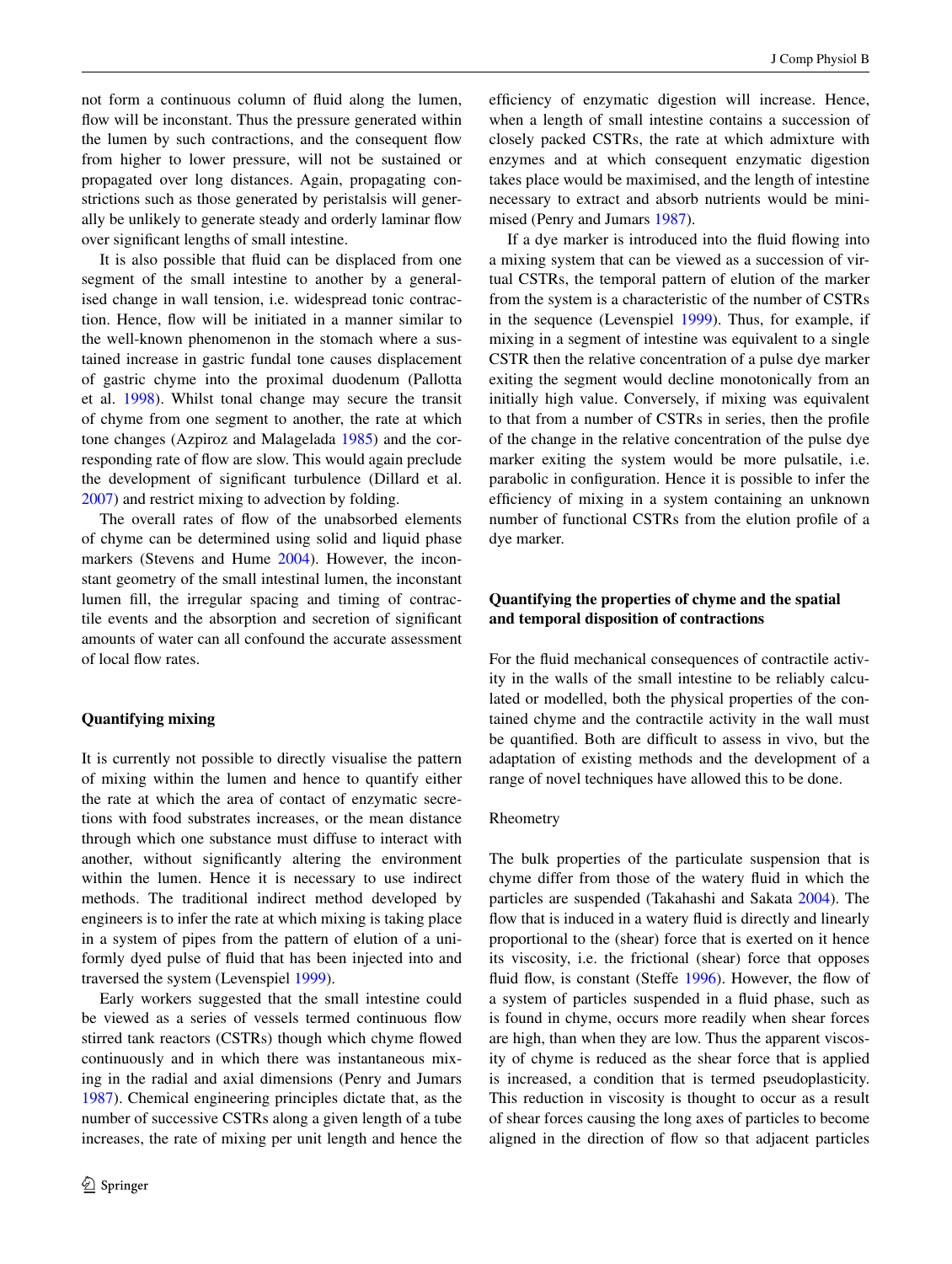are less likely to come into contact with each other so that friction is reduced and flow takes place more readily. For this reason it is important to determine the ease with which chyme flows, i.e. its apparent viscosity, under conditions where the shear forces that are exerted on it lie within the physiological range that is generated during contraction, and to determine the extent of (pseudoplastic) variation in apparent viscosity within this range. Hence the apparent viscosity of whole small intestinal chyme has been measured during flow through a tube (tube viscometry). This technique allows the long axes of the particles contained within the fluid to become aligned in the manner described above (Takahashi and Sakata [2004](#page-18-8)).

However, it is also necessary to determine the apparent viscosity of chyme when such particulate alignment has not been established as this would represent the situation when the shear force is first applied, i.e. at the start of a phasic contraction. The use of a rheometer allows the apparent viscosity of chyme that contains finer particles to be determined at over a range of shear rates that are generated during normal contractile activity. This can be done in a controlled environment between closely spaced parallel plates (Lentle et al. [2002\)](#page-17-6). However, when the chyme contains numbers of particles that are large enough to bridge the gap between such parallel plates, viscosity must be determined between the vanes of a mixer (Dikeman et al. [2007a\)](#page-16-8). The use of the rheometer is also important when digesta contains a sufficient number of particles that they can enmesh to form a network within it, i.e. a gel, when no mixing is taking place, which is dispersed as flow is initiated and the component particles orientate with flow (Bornhorst et al. [2013](#page-15-4)). In the terminal ileum and large intestine the proportion of solid particles in chyme can become sufficiently high to cause the enmeshing to persist after stress is applied so that the chyme then exhibits some solid-like behaviour, i.e. viscoelasticity. The use of specialised rheometric techniques such as creep rheometry (Lentle et al. [2006\)](#page-17-7) allows such behaviour to be quantified.

Given that secretions are added and water absorbed during the transit of digesta through the intestinal lumen (McDonald et al. [2001](#page-17-8)) its rheometric properties, i.e. its apparent viscosity and its viscoelasticity, will change and thus must be determined in a series of samples taken at various points along its length. The rheological properties of digesta determined by such techniques, describe the flow of particulate suspensions as a whole and can be related to the microstructure of contained dietary particles (Shelat et al. [2015\)](#page-18-2). When the physical properties of chyme are to be evaluated on a scale that is commensurate with the movements of small mucosal structures such as villi, then the motions of the fluid and particulate components must be separately evaluated in situ. Again this must be done at a series of locations around these structures using micro-rheometric techniques. The latter techniques infer local viscosity and viscoelasticity from the Brownian movement of micro or nano-sized particles distributed within the system (Lim et al. [2013b\)](#page-17-9).

#### Spatiotemporal mapping

Electrophysiological studies have provided a wealth of detail regarding the timing of intestinal contractions by mapping the spread of the slow wave (Lammers [2005](#page-17-10)), the regular electrical pacing wave that occurs throughout the intestine, as well as the direction of travel of the action potentials that signify muscle contraction, i.e. spike patches (Lammers and Slack [2001](#page-17-11)). However, such parameters cannot quantify the movements of the intestinal wall that they induce, i.e. the architecture of wall movement during the contractile process.

The principal means by which the diverse movements of the intestinal wall have been quantified is by spatiotemporal mapping of the surface of the intestine (Benard et al. [1997](#page-15-5); Hennig et al. [1999;](#page-16-9) Janssen and Lentle [2013](#page-16-4)). The quantitative data obtained from spatiotemporal maps can then be directly incorporated into 'real time' models (de Loubens et al. [2013;](#page-15-1) Macagno and Christensen [1981](#page-17-12)) and their validity tested against the outcome of dye marker studies (de Loubens et al. [2014;](#page-16-10) Janssen et al. [2007\)](#page-16-6).

Spatiotemporal mapping is able to quantify, frame by frame, movements of all visible parts of the intestinal wall along a length of intestine in a succession of video images. Hence, for example, the radial dimensions of the small intestine at a particular site can be determined by counting pixels between the upper and lower boundaries of the intestinal image at that site and compared with the dimensions at the same site in the subsequent video frame, i.e. over time (Janssen et al. [2007](#page-16-6)). Similarly, changes in longitudinal dimensions between particular marks on the surface, e.g. points on a vascular tree, can be determined by counting pixels between these distinctive structural features in successive frames. Given that the frames are taken at specific time intervals, this information can be translated, time interval by time interval, into a graph of radius or rate of a change in relative length at a succession of points along the intestine. Hence the diameter or relative distance between distinctive points on the wall of the small intestine for specific pixels that correspond to a set location and time (strain rate) are coded as a colour or shade of grey. This process, conducted over the time period of the experiment, produces a spatiotemporal map (Figs. [1,](#page-5-0) [2\)](#page-6-0) on which the dimensions, durations, form and speed of propagation of contractile or expansile events are quantified (Janssen and Lentle [2013](#page-16-4)). These maps not only afford a temporal sequence of changes in the shape, length, and morphology of the leading and following edges of contractions, and of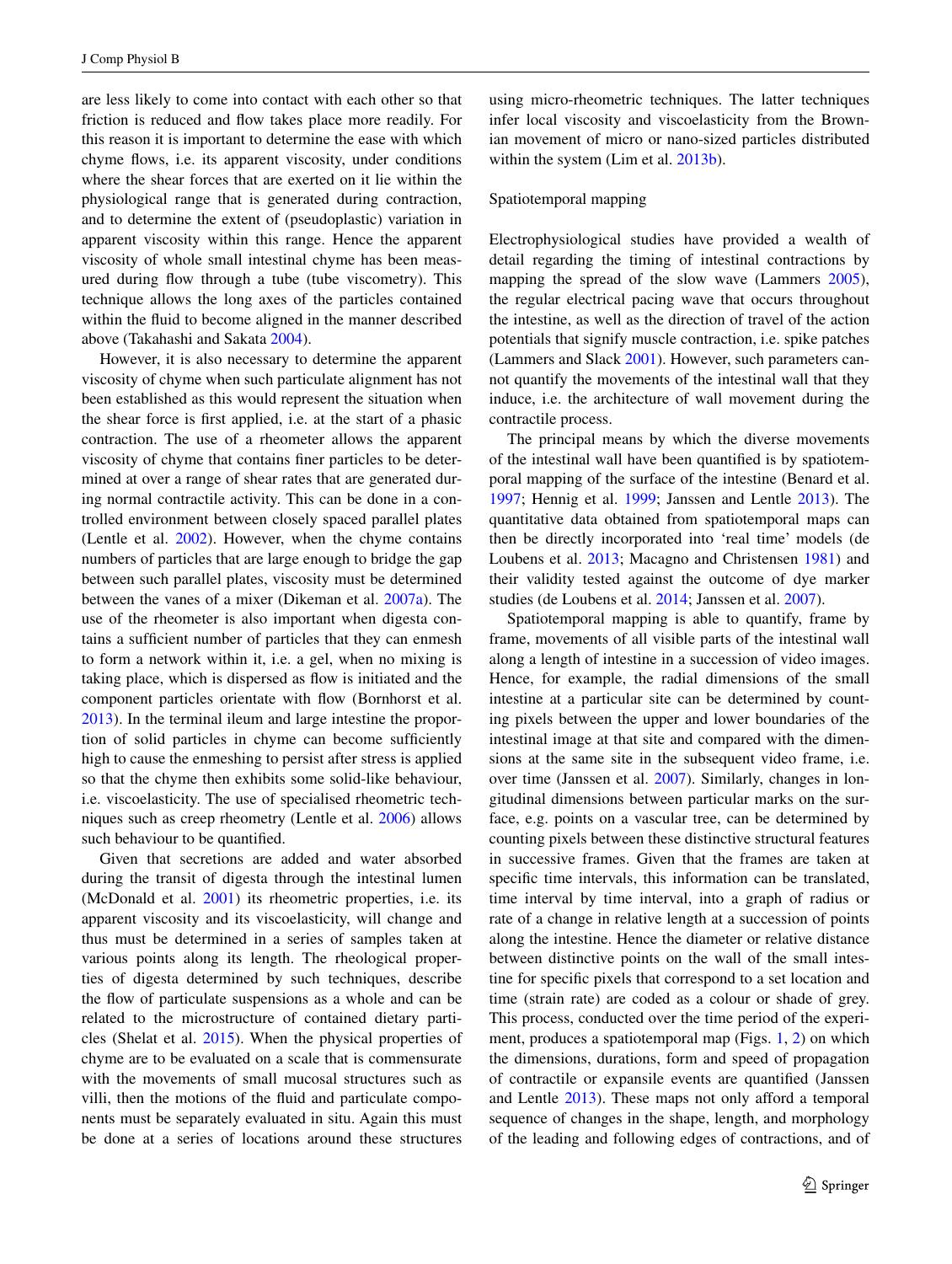<span id="page-5-0"></span>**Fig. 1** Spatiotemporal maps showing coordination between circular and longitudinal muscle contraction during peristalsis in the small intestine (modified from Lentle et al. [2008](#page-17-13)). **a** Spatiotemporal maps of circular (D map) (*right*) and longitudinal (L map) (*left*) contraction during a peristaltic event. The *white areas* indicate contraction, the dark areas relaxation. The *two black vertical lines* mark the same set point on the length of intestine for the purposes of comparison. Contraction of the longitudinal muscle can be seen to travel in the leading edge of the region of circular muscle as it transits along the length of the intestine. Note the variation in length of contraction, the commencement and termination of contraction and duration in successive contractile bands. **b** Coordination between D (*solid line*) and L (*dashed*) maps during a peristaltic event. Values for percentage change in diameter (*solid line*) and percentage change in longitudinal strain (*dotted line*) were taken from the *two black vertical lines* drawn on the map **a**. Contractions are seen to be in phase and the D map amplitude is comparatively large during the peristaltic event



the duration, frequency and speed of propagation of each macroscopic contractile event, but also of the component micro-contractions that result from sequential activation of component groups of muscle cells during a particular type of contraction. This allows for the detailed analysis of the spontaneous variation in each parameter and the importation of the data into computer models to simulate flow and mixing outcomes of real sequences of contractile events in real time (de Loubens et al. [2013\)](#page-15-1). Further, as noted hitherto, the fidelity of such models can be validated by comparing mixing outcomes of the model with those obtained following the transit of a pulse of dye marker through the length of small intestine over the time period during which the spatiotemporal mapping was conducted (de Loubens et al. [2014\)](#page-16-10).

Spatiotemporal mapping, like all physiological methods, has as number of limitations, notably in regard to its use with ex vivo preparations of the intestine. The excision of a segment of small intestine that is necessary for such preparations, severs the descending inhibitory neural pathways at the proximal end of the segment and ascending excitatory neural pathways at the distal end of the segments as well as all extrinsic nerve supplies. Hence the frequency of intrinsically mediated events may be heightened at the proximal end of the preparation whilst extrinsically mediated contractile events are eliminated (Bornstein et al. [2002](#page-15-6)).

Quantification of longitudinal shortening during contractions, i.e. percentage strain between markers that have been applied to the intestinal wall (Lammers [2005](#page-17-10)), can be useful in calculating the movement that it imparts to chyme within the lumen, i.e. the distance that deformation from shear propagates into the lumen contents from the wall of the intestine (Fullard et al. [2014](#page-16-5)), but provides no information regarding the sites at which the underlying contractions occur. However, L maps of the rate of longitudinal shortening, i.e. strain rate, allow regions where smooth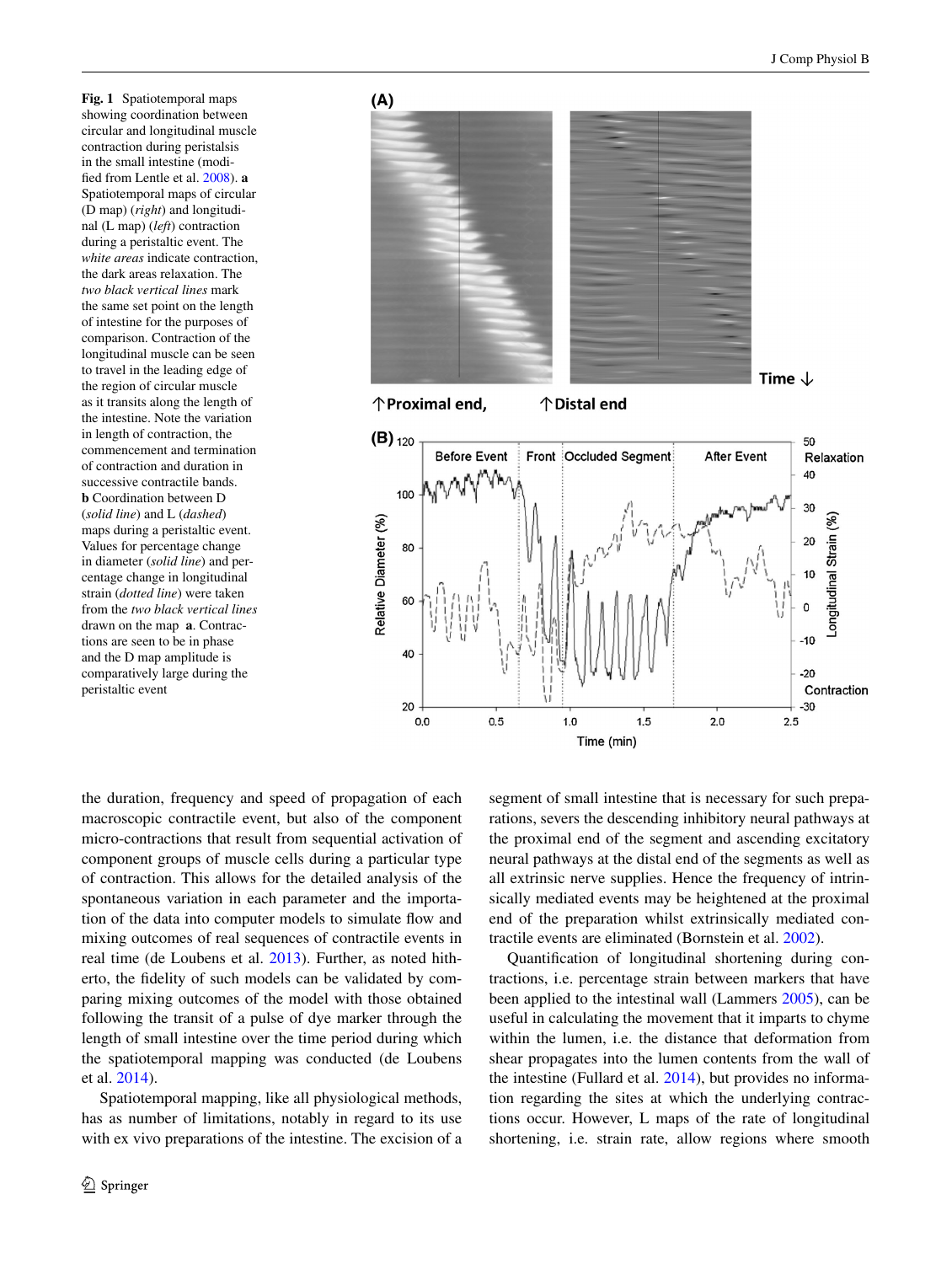

<span id="page-6-0"></span>**Fig. 2** Spatio-temporal organisation of pendular activity in the proximal duodenum of the rat (adapted from Lentle et al. [2012\)](#page-17-4). **a** Shows the length of proximal duodenum with the pylorus positioned on the *left* and the pancreatic duct to the *right*. The strain rate map **b** shows variation in phasic pendular activity over 4 spatial domains. Hence the *light regions* of negative strain rate indicate a lengthwise contraction and the *dark areas* positive strain rate indicate stretching. The areas of alternate contraction and stretching do not propagate but remain at around the same point along the length of the duodenum which is termed a domain (marked with *asterisk*). **c** Shows the variation in the amplitude of strain rate at various points along the length of the duodenum. The position of the maximum variation in amplitude (marked *asterisk*) varies within each domain. **d** Shows the variation between successive domains in the timing of the peaks and troughs (phase angle) (generally about 180°)

muscle is contracting (regions of positive strain rate) to be distinguished from regions where the muscle is relaxed and consequently undergoing stretching (negative strain rate).

The data from a given L map only track change in strain rate through time along a chosen axially orientated line of interest (LOI) in the video frame and are restricted in this respect. However, the video data can be repeatedly reanalysed with the LOI repositioned at various positions across the width of the intestine. This allows a two-dimensional profile of strain rate to be built up across the entire width of the segment.

## High-resolution fiberoptic manometry

The local changes in pressure within the intestinal lumen that accompany phasic contraction can be quantified by manometry (Bampton et al. [2001](#page-15-7)) both in vivo and in segments maintained ex vivo (Arkwright et al. [2009](#page-15-8)), but sensu strictu this technique cannot directly determine the causative pattern of muscular action. The modern fibreoptic, high-resolution, manometric techniques employ closely longitudinally arrayed sensors that avoid aliasing (Dinning et al. [2013](#page-16-11)). This allows for more detailed evaluation of intraluminal pressure generated by individual contractions. Recent work showing that individual colonic contractile events identified on D maps can be correlated with discrete propagating changes in pressure (Dinning et al. [2011a\)](#page-16-12) speaks for the sensitivity of the method. Hence the data that is produced could also be used in models to predict luminal flow. The technique suffers from a similar problem to that of a spatiotemporal L map taken along a single line of interest in that the device only provides pressure data from each sensor in the longitudinal array of sensors at a single point within the circular cross section of the lumen. However, combination of this data with spatiotemporal D mapping allows useful maps to be produced (Dinning et al. [2011a\)](#page-16-12). To date the bulk of published work has been conducted on the pattern of lumen pressures in the colon.

#### **Results from these and other methods**

The physical properties of small intestinal chyme

Small intestinal digesta comprises a viscous (Dikeman et al. [2007a](#page-16-8)) and shear thinning, i.e. pseudoplastic (Lentle and Janssen [2008](#page-17-14); Lentle et al. [2002](#page-17-6)) particulate suspension that may behave as a weak gel (Bornhorst et al. [2013](#page-15-4); Lentle et al. [2005](#page-17-15)). As discussed hitherto, the tendency to form a weak gel occurs when there is a sufficient volume of particles within the fluid component of chyme to interact and form a matrix when it is static but which weakens or dissipates during flow.

The thinning of digesta a high shear rates, i.e., pseudoplasticity, may promote slip at the wall. Thus, chyme that is situated at the periphery of the lumen in close proximity to the moving wall will be exposed to greater shear and become correspondingly less viscous, flow more readily and be more readily mixed (Lentle and Janssen [2008\)](#page-17-14) than is the material that occupies the central lumen which is not exposed to such to levels of shear. However, the extent to which shear thinning takes place depends upon the duration and extent of movement between the wall and the contents as well as the composition of the chyme. When the movement is small and the proportion of particles is too low to form a gel, flow will take place only briefly and particle alignment will not develop. Hence apparent viscosity will be to all intents unchanged so that flow is in constant proportion to the force applied. Conversely, when the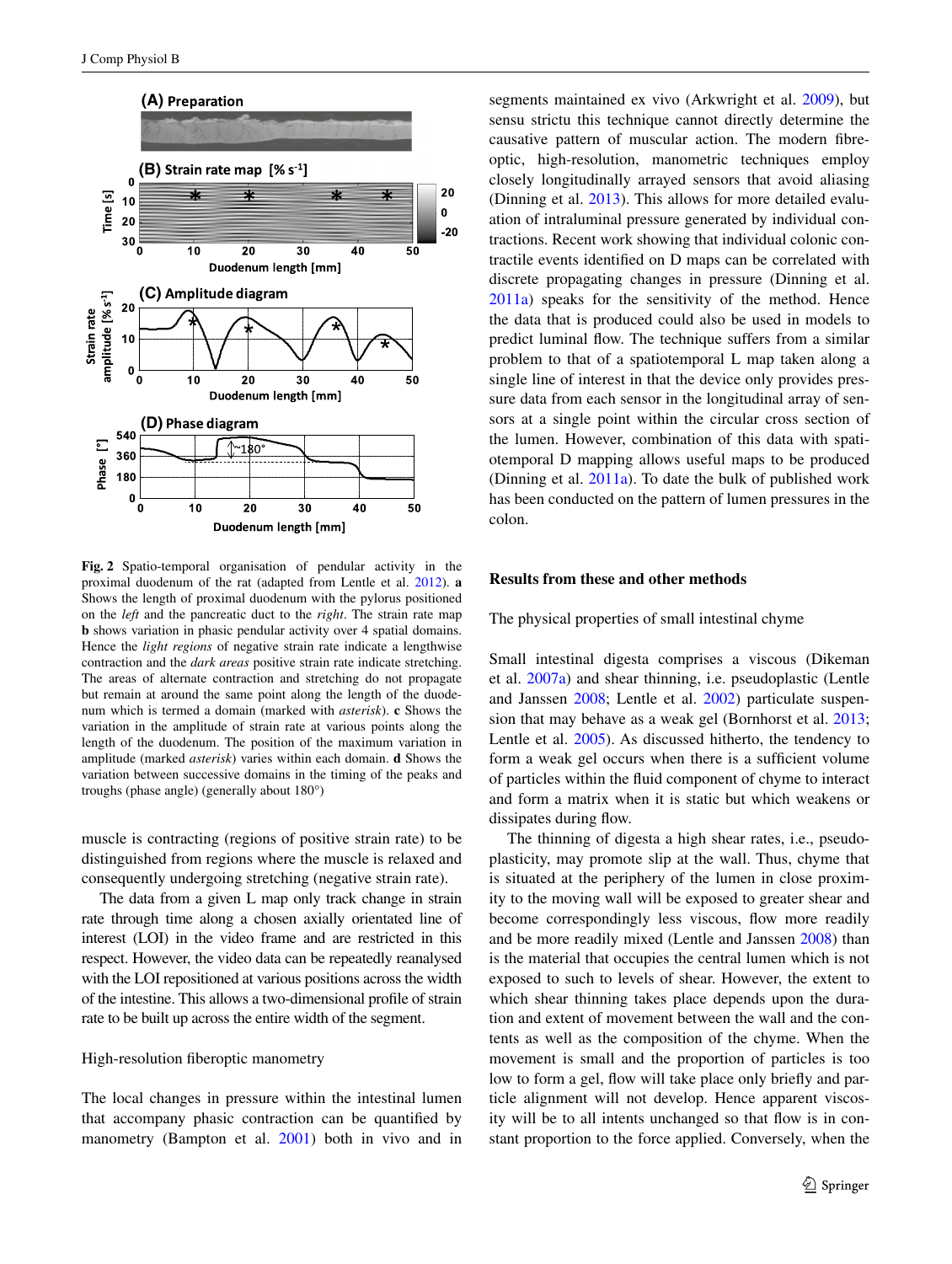movement is small and the proportion of particles is high, the gel structure may persist for the duration of the contraction so there is no flow, only elastic distortion and recovery.

Mixing and the form and distance of propagation of small intestinal contractions

The process of intestinal mixing is time dependent in that the rates at which particular types of phasic contractile events occur varies between the fed and the fasting state (Sarna [1985\)](#page-18-9). It also varies with the nutrient composition of the meal (Siegle and Ehrlein [1988\)](#page-18-10). During the postprandial period, the number of propulsive contractions, i.e. peristalses, are reduced whilst the number of stationary and propagating segmentative and pendular contractions are increased (Husebye [1999](#page-16-13); Sarna et al. [1983\)](#page-18-11). The timing and action of the latter types of contraction would seem to indicate that they are better suited to the induction of mixing than to the propulsion of the lumen contents. As was noted by Huizinga et al. ([2006\)](#page-16-14), were peristalsis to proceed in an uninterrupted fashion then 'the small intestine would be empty in minutes not in hours as required for absorption'.

The small intestine exhibits an array of phasic contractile activities that differ in form, i.e. the relative contributions of circular and longitudinal muscle contraction to the particular activity (Stevens et al. [2000](#page-18-12)) and in their rates of propagation (Sarna [1985\)](#page-18-9). Hence phasic contractions may occur independently in each of the two muscular layers or become coordinated to produce peristaltic movements (Stevens et al. [2000](#page-18-12)). Two types of rapidly propagating 'ultrapropulsive' contractions (giant migrating and retrograde giant contractions), which are under extrinsic neural control (Husebye [1999](#page-16-13)) are reported along with various types of static or more slowly propagating rhythmic phasic contractions (Sarna [1985](#page-18-9)) whose timing may be governed by the frequency of the slow wave (Huizinga and Lammers [2009](#page-16-15); Lammers [2005](#page-17-10); Lammers et al. [2002](#page-17-16)) or by local distension (Donnelly et al. [2001](#page-16-16)).

Pendular activity, a complex swaying activity of the intestine (Bayliss and Starling [1899](#page-15-9); Cannon [1902,](#page-15-10) [1912\)](#page-15-11) occurs both during the post-prandial period and the intermeal interval. It was originally thought (Bayliss and Starling [1899\)](#page-15-9), and latterly shown, to result from short-lived radially asymmetric contraction of limited lengthwise domains of the longitudinal musculature at the slow wave frequency (Lentle et al. [2012\)](#page-17-4). The fact that it is not extinguished by neural blocking agents such as tetradotoxin (Lentle et al. [2012](#page-17-4)) suggests it is myogenic in origin.

Segmentation, a pattern of short-lived cyclic radial constrictions in successive limited lengthwise domains, that are each out of phase with their neighbours (Cannon [1902](#page-15-10), [1912\)](#page-15-11), is reported as the dominant form of contractile activity during the post-prandial period (Schemann and Ehrlein [1986\)](#page-18-13) and thus may be particularly important in securing mixing. Whilst similar short-lived standing and propagating cyclic radial constrictions have been shown in ex vivo preparations (Gwynne et al. [2004\)](#page-16-17) they do not occur in extensive alternating arrays. It has been generally considered that segmentation activity results from the isolated contraction of radial musculature (Cannon [1912\)](#page-15-11) and is myogenic in origin (Huizinga et al. [2014\)](#page-16-3). However, recent in vivo spatiotemporal mapping studies in the laparotomised post-prandial pig showed that non-propagating arrays of segmentation contraction in the terminal ileum consisted of alternating zones of radial and longitudinal constriction (Janssen et al. [2014\)](#page-16-18). Further that the administration of remifentanyl, a pharmacologic agent that is known to suppress inhibitory inputs from the ENS (Galligan and Vanner [2005](#page-16-19)), caused this pattern of segmentation to propagate.

When static pendular and segmentation contractions of short duration occur in sites where the proportion of solids in digesta is high, e.g. in the terminal ileum, as was noted hitherto, the viscoelastic properties of chyme may oppose its displacement (Lentle et al. [2006;](#page-17-7) Lentle and Janssen [2008](#page-17-14)) and reduce the efficiency of mixing. Correspondingly, whilst pendular and segmentation contractions make up the bulk of post-prandial contractile activity in the upper small intestine (Husebye [1999](#page-16-13); Sarna et al. [1983](#page-18-11)), more sustained events such as peristalses, though relatively infrequent, may contribute significantly to the mixing of viscoelastic chyme. This is not to say that mixing would be enhanced by the propulsion of one mass of chyme into another, given that the propagation of post-prandial contractile events are coordinated by slow wave activity (Huizinga and Lammers [2009](#page-16-15); Lammers [2005](#page-17-10); Lammers et al. [2002](#page-17-16)), such events are unlikely.

The propulsive nature of peristaltic contractions may be viewed as a disadvantage in sofar as maximising mixing and absorptive efficiency in a given length of intestine. However, whilst all peristaltic contractions propagate, the distance of this propagation varies (Huizinga et al. [2006\)](#page-16-14) and is relatively short during the post-prandial period. Huizinga et al. [\(2006](#page-16-14)) suggest that limitation in the distance over which peristalsis propagates may allow for nutrient absorption. Limitations in distance of propagation would not solve the dilemma of transit versus absorption unless some means of reversing the distal transit was to operate, e.g. reverse peristalsis. Logic would dictate that retrograde small intestinal peristalses (RPs) would impart maximal efficiency were they to occur on a one to one basis with similar distally propagating events during the post-prandial period. However, reverse small intestinal peristalses (RPs) are relatively infrequent (Bayliss and Starling [1899](#page-15-9); Cannon [1898](#page-15-12), [1902](#page-15-10)) particularly in the proximal intestine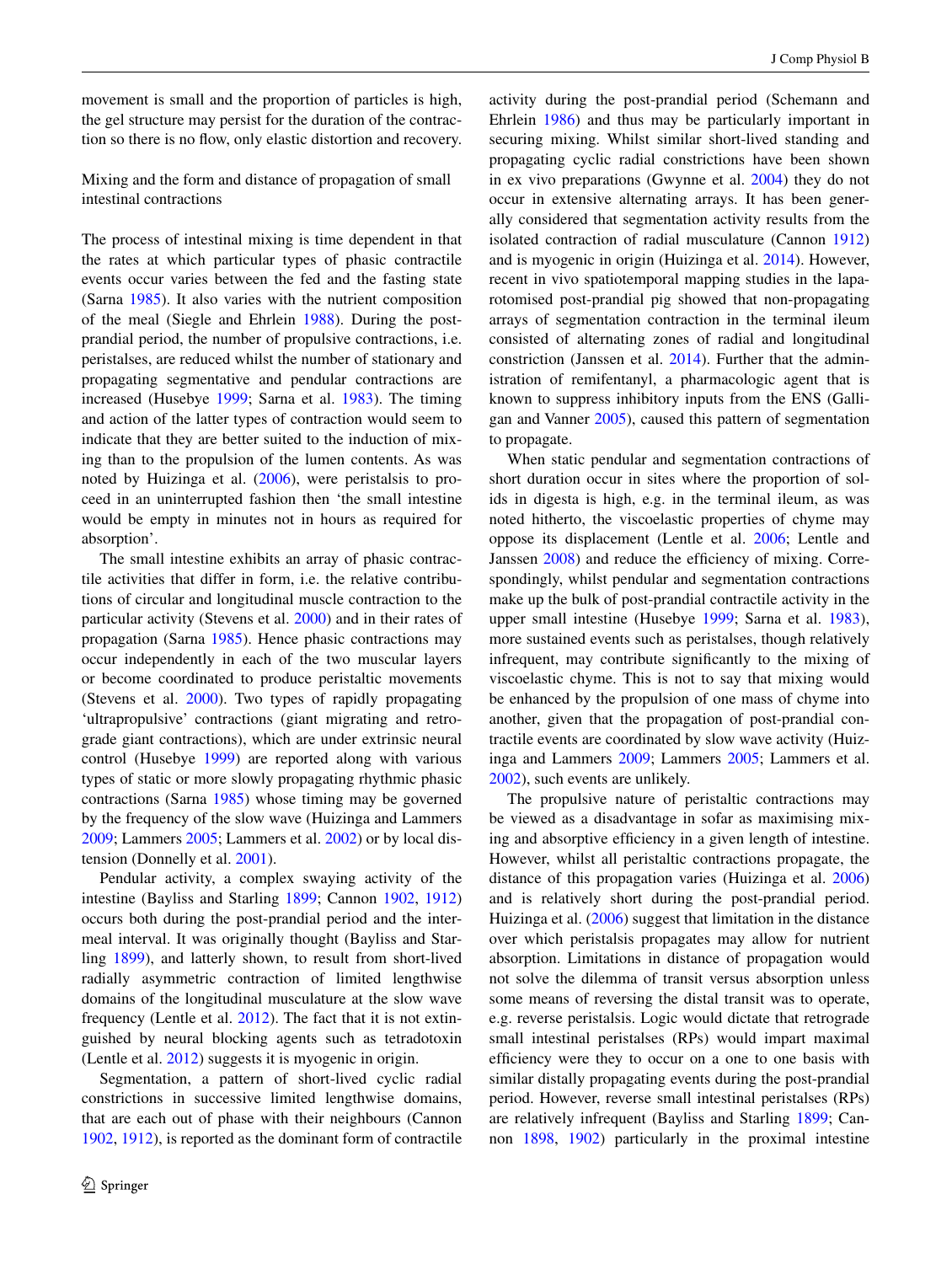(Ahluwalia et al. [1994](#page-15-13); Kerrigan et al. [1991](#page-17-17)). Again, whilst the number of RPs increase post-prandially (Björnsson and Abrahamsson [1995](#page-15-14)), they seem to occur chiefly in concert with a similar distally propagating events, the two originating at a single site with pacemaker activity (Castedal et al. [1998](#page-15-15); Seerden et al. [2005\)](#page-18-14).

Peristaltic contractions each consist of a zone of lumen distension travelling in advance of a zone in which the lumen is constricted (Benard et al. [1997](#page-15-5)). There has been considerable discussion as to the cause of the distension (Wood and Perkins [1970](#page-18-15)) notably, whether it results from distension of a relaxed foregoing band of radial smooth muscle by chyme that accumulates in advance of the propagating constriction, or from active contraction of foregoing longitudinal musculature with corresponding widening of lumen diameter (Stevens et al. [2000](#page-18-12)). Recent spatiotemporal mapping results indicate the latter (Lentle et al. [2007\)](#page-17-18) (Fig. [2\)](#page-6-0). At either event, modelling studies that incorporated physiological flow rates, contraction profiles and viscosity of chyme with flow conditions characterised by low Reynolds numbers, showed that a region of augmented lumen volume travelling in advance of a peristaltic wave of constriction would have little effect on local fluid dynamics or on mixing (Love et al. [2012](#page-17-19)).

The radially constricted segment of each peristaltic event appears to consist of a succession of rapidly propagating radial constrictions, i.e. contractile bands (Fig. [1a](#page-5-0)), with each band progressing slightly further than the previous in the direction of propagation (Fig. [2\)](#page-6-0). The individual bands are thought to result from propagation within electro-physiologically conjoined groups of smooth muscle cells, i.e. 'spike patches'(Lammers [2000](#page-17-20)), the direction and extent of their propagation sometimes differing from those of slow waves (Lammers and Slack [2001](#page-17-11)).

It is noteworthy that the slow modulation of tone and the resulting change in wall compliance and lumen volume, may also alter the extent to which peristaltic and other phasic contractions and permanent mucosal folds, e.g. plicae circulares (Junqueira and Carneiro [2005](#page-16-20)) can occlude the lumen. Hence muscarinic (Lin [2006](#page-17-21)) and nitrergic (Tonini et al. [2002](#page-18-16)) modulation of circular or longitudinal muscle tone may widely influence the relative diameter or the length of the lumen (Lentle et al. [2013b](#page-17-1)). More widespread alterations in tone are thought to underlie the action of the jejunal and ileal 'brakes' that slow the passage of chyme though the jejunum (Lin and Wang [1996](#page-17-22)) and ileum (Cserni et al. [2005](#page-15-16)). Similarly, widespread modulation of tone in the wall of the distal small intestine, concomitant with the operation of the ileocaecal (Cserni et al. [2005](#page-15-16)) or ileo-colic (Malbert [2005](#page-17-23)) sphincters, can alter the volume of the distal lumen (Hurst [1931\)](#page-16-21) and cause both particulate (Khosla et al. [1989;](#page-17-24) Wilding et al. [1991](#page-18-17)) and liquid (Spiller et al. [1987\)](#page-18-18) phases of chyme to accumulate in the terminal ileum.

Mixing and the velocity of small intestinal contraction

Successions of propagating phasic contractions of smooth muscle, such as in peristalsis and propagating segmentation, are undoubtedly able to induce flow. However, the slow overall speed with which smooth muscle contracts (shortening velocity of around 2 % per unit length  $s^{-1}$ ) (Gordon and Siegman [1971](#page-16-22)) and the overall rates at which peristalses (between 0.5 and 4.3 cm min<sup>-1)</sup>) (Kellow et al. [1986](#page-16-23)) and segmental contractions (1–2 cm min−<sup>1</sup> ) (Grivel and Ruckebusch [1972\)](#page-16-24) propagate along the small intestinal walls are such that overall shear rates will be low. Hence the flow that is induced in the contents of the lumen is correspondingly reduced, especially in situations where chyme contains more particles and less fluid and is proportionately more viscous and viscoelastic, e.g. in the distal ileum (Lentle and Janssen [2008;](#page-17-14) McDonald et al. [2001](#page-17-8)).

It is noteworthy that the overall rates of propagation of peristalses (Lammers et al. [2002\)](#page-17-16) and other small intestinal contractions that occur during the post-prandial period generally lie below that of the electrical slow wave  $(9 \text{ mm s}^{-1})$ (Angeli et al. [2013](#page-15-17)) perhaps from ICCs or myocytes in successive spike patches failing to respond to a single advancing slow wave and responding to every second or third (Lentle et al. [2008](#page-17-13); Pescatori et al. [1980\)](#page-18-19).

Whilst the velocity of smooth muscle contraction within a spike patch is significantly higher  $(85 \text{ mm s}^{-1})$  (Lammers [2000\)](#page-17-20) than the overall rates of propagation, it is only greater by one order of magnitude. For Reynolds numbers to be augmented to a level that is conducive to the generation turbulent mixing it would need to greater by several orders magnitude (Lentle et al. [2002\)](#page-17-6). It is nevertheless conceivable that the higher velocities of propagation within spike patches could augment non-turbulent mixing, but a number of factors render it unlikely. Firstly, the directions of propagation of spike patch contractions vary spontaneously (Lammers and Slack [2001](#page-17-11)) and are not necessarily aligned with the overall direction in which the contractile event is propagating so that this rate would not be sustained in that direction. Secondly, the velocity with which smooth muscle contracts within the muscular coat of the small intestine is not efficiently transmitted through the mucosa. Recent work shows that there is redundancy of the mucosa (Egorov et al. [2002](#page-16-25)) and laxity of the submucosa (Lentle et al. [2013a](#page-17-25)) such that the muscular coat can move independently of the mucosa over short distances. Thirdly, the action of short-lived events such as conduction within a spike patch is particularly likely to be compromised by the viscoelastic nature of the digesta.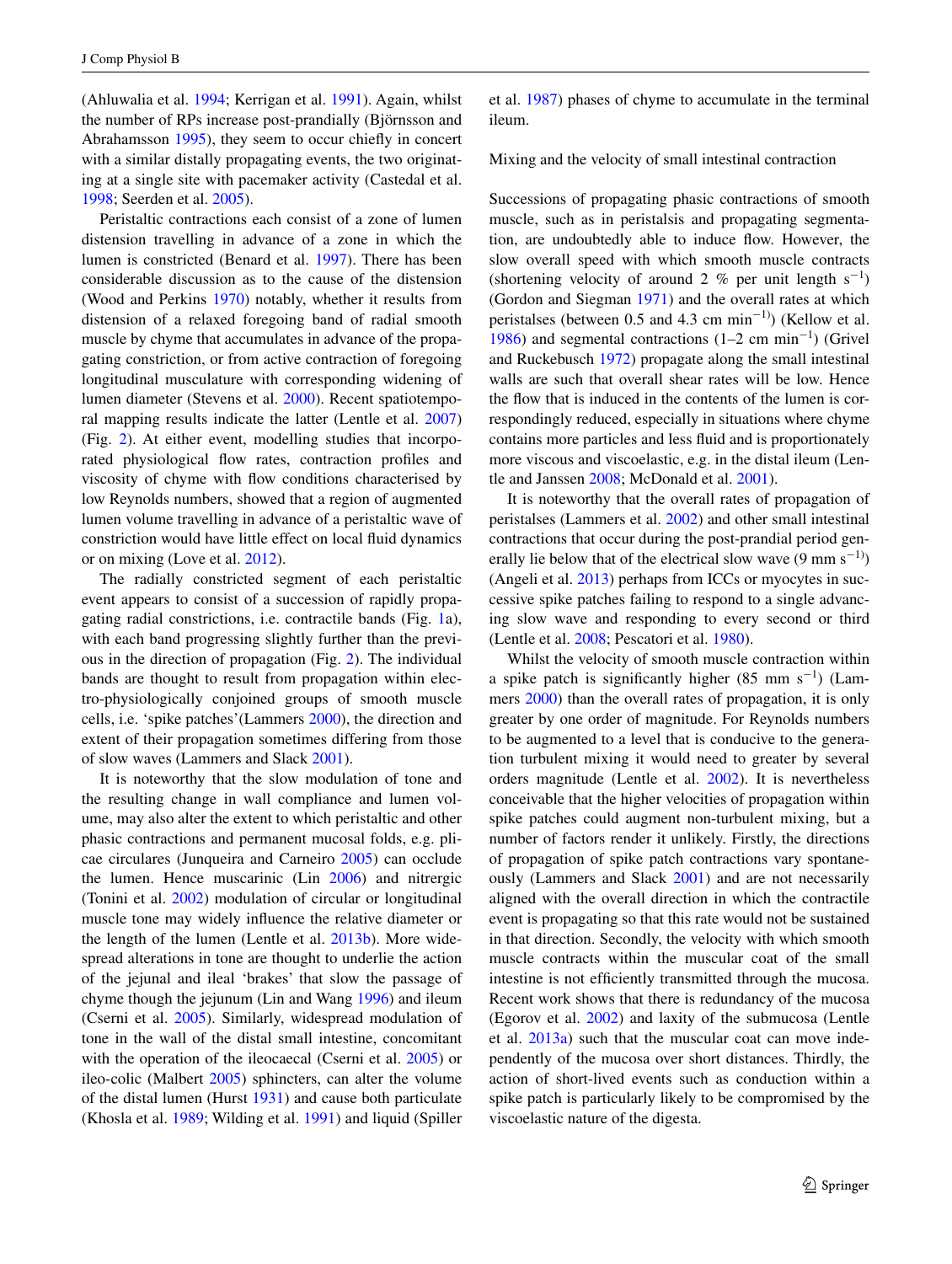In sum it appears that the overall velocities at which phasic contractions can propagate lead to Reynolds numbers that are incompatible with the generation of turbulent mixing (Lentle et al. [2002;](#page-17-6) Takahashi [2011](#page-18-0)) and are only sufficient to generate localised stretching and folding of chyme, chiefly in the layers that are adjacent to the intestinal wall.

# Mixing from inconstancy of small intestinal contractions

Work with a number of simple hydrodynamic models suggests that cyclic longitudinal contractions are likely to generate regular patterns of circular flow termed streamline cells (Melville et al. [1975](#page-17-0)). Were such symmetrical streamline cells to occur in vivo they would cause little ongoing mixing, the lumen contents being repeatedly transposed from the lumen to the wall and back again. However, ongoing variation in the site and in the form of these flow cells resulting from spontaneous variation in the site and character of contractions in the wall of the intestine would be likely to augment the rate of mixing in comparison to that from repeated symmetric transposition. Similarly, variation in the pattern of folding and kneading from inconstancy of spontaneous contractions generate will also augment mixing. Fluid dynamic models that do not incorporate such variation may therefore underestimate the extent of nonturbulent mixing. (Lentle et al. [2002](#page-17-6); Takahashi [2011](#page-18-0)).

A number of physiological phenomena that may contribute to the inconstancy of peristalsis are evident on spatiotemporal mapping (Fig. [1\)](#page-5-0). The contraction and relaxation of smooth muscle are known governed by separate processes, the tightly regulated action of myosin light chain kinase, i.e. onset governing the former, and myosin light chain phosphatase, i.e. 'off-set' governing the latter (Makhlouf and Murthy [2006](#page-17-26)). A body of research has shown that two process may be regulated independently (Makhlouf and Murthy [2006\)](#page-17-26). Hence spatiotemporal mapping of ex vivo segments of ileum (Fig. [1\)](#page-5-0) indicates that the contours of the leading and following edges of an annular constriction that are generated during a phasic contractile event are not symmetrical (Sarna [2008;](#page-18-1) Schulze-Delrieu [1999](#page-18-20)) so that the folding and kneading actions generated at the leading and trailing edges are correspondingly varied. Again dyssynergia in the onset, duration and offset of the component longitudinal and circular contractions of a peristaltic event (Fig. [1](#page-5-0)) may further contribute to asymmetry at the leading and trailing edges (Lentle et al. [2007](#page-17-18)). Further, there is inherent asynchrony on a smaller scale in the sequence in which component smooth muscle cells are activated at the front of a given wave of contraction. Hence, for example, spatiotemporal maps show an ongoing inconstancy between the territories of adjacent waves of phasic contraction in the rat duodenum (Fig. [2\)](#page-6-0) (Lentle et al. [2012\)](#page-17-4) that likely results from slight differences in the directions and areas through which the muscle contractions propagate, i.e. spike patches (Lammers and Slack [2001](#page-17-11)).

It is noteworthy that the physical properties of the lumen contents may accentuate any asymmetry generated by the contractile process. Hence, provided that there is a sufficient variation in shear rate, the pseudoplastic properties of small intestinal chyme (Lentle et al. [2002](#page-17-6), [2005\)](#page-17-15) may cause the apparent viscosity to be lower and ease of flow to be correspondingly greater in the faster contracting leading edge than in the more slowly relaxing following edge of a peristaltic contraction.

Quantification of mixing by dye elution and modelling

It is important to recognise that, owing to the difficulties in visualising the lumen contents in a living length of gut (with the exception of a few low-resolution dynamic barium X-ray contrast studies) (Rao et al. [1996](#page-18-21); Schemann and Ehrlein [1986](#page-18-13)), there are few experimental preparations that allow fine-scale mixing within the small intestine to be directly visualised and quantified (Schulze and Clark [2008](#page-18-22)). The bulk of the evidence regarding mixing is therefore indirect and in many cases does not entirely recapitulate conditions within the living intestine. Hence, for example, the use of viscous pseudoplastic solutions, e.g. 1 % guar gum (Janssen et al. [2007](#page-16-6)) rather than real chyme, in ex vivo preparations is necessary to avoid settling out of particulate matter, but can only recapitulate mean viscosity and will not provide a full picture of the fluid dynamic effects of particulate matter.

Again the bulk of our current understanding is derived from two-dimensional modelling of flow characteristics using various mathematical techniques and from dye dilution studies. The use of three-dimensional models would be preferable but, as was discussed in the methods section, the modern techniques have inherent shortcomings in the acquisition of three-dimensional data. Whilst the results from many two-dimensional models have been published, a number have incorporated parameters that are not based on real contractile data, a particular example being the use of symmetric geometric functions to describe the occlusive profile of peristaltic constriction (Burns and Parkes [1967](#page-15-18); Latham [1966](#page-17-3)). We limit our current discussion to those models that have incorporated real physiological data. Currently, these are limited in scope, both in regard to the segments of the small intestine from which the data is gathered, and the types of contraction that are taking place. It is noteworthy that, to date, no studies have determined the pattern of dye elution from lengths of the small intestine that are undergoing segmentation.

Models based on 'real time' contractile data obtained from ex vivo segments of rat duodenum maintained in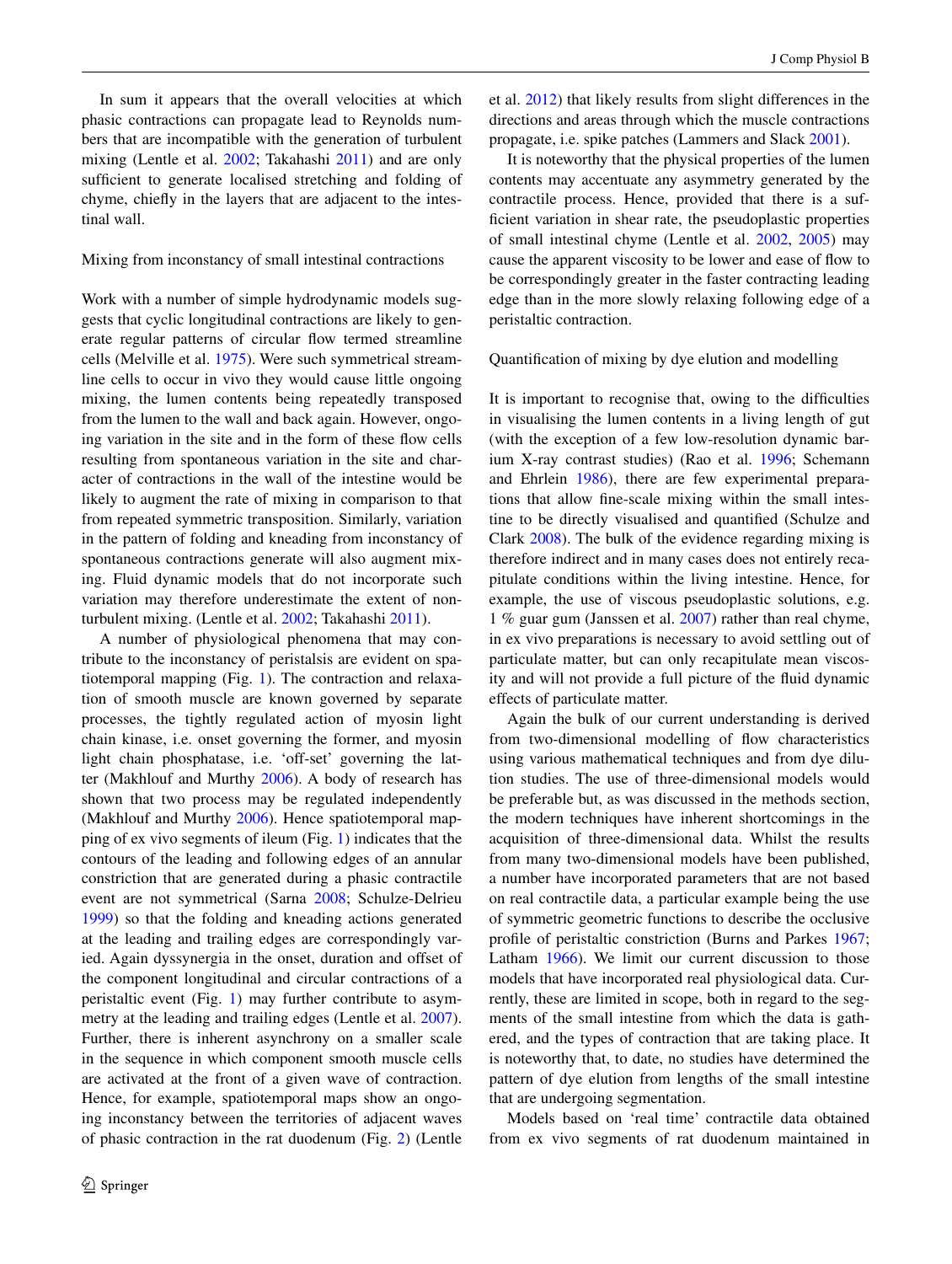

<span id="page-10-0"></span>**Fig. 3** Comparisons of residence time distribution of a dye step perfused into a living ex vivo preparation of proximal duodenum of the rat with the response (*F* curve) predicted by incorporating real-time contractile data into a Lattice Boltzmann model (From De Loubens et al. [2014](#page-16-10)). Sequences of real longitudinal contractile activity were incorporated into a model that simulated the residence time distribution of the dye marker (*F* curves) after changing from a perfusate that contained no dye marker to one which did (stepped dye input) at

an organ bath and perfused with saline (de Loubens et al. [2014](#page-16-10)), indicate that the static, i.e. non-propagating, pendular contractions do not generate high levels of mixing over a short length of small intestine. Similar results were obtained for perfusion with liquids of a range of differing viscosities, i.e. with water (1 mPa s) and with simulated viscosities close to those of small intestinal chyme (10 and 100 mPa s) with consequent low Reynolds numbers (*Re* 0.5–15). However, the effects of pseudoplasticity were not studied (de Loubens et al. [2014\)](#page-16-10). Importantly, the elution profiles of a dye step tracer (de Loubens et al. [2014](#page-16-10)), which was instilled during the same periods of continuing pendular contraction that were used for the models, were broadly similar to those predicted by the model. Moreover, the widespread lengthwise dispersal of dye along the whole length of the mounted segment of duodenum was similar to that reported with particles of Indian ink during peristaltic activity in the segments of duodenum and ileum of the guinea pig maintained ex vivo (Schulze and Clark [2008\)](#page-18-22). Again, the widespread lengthwise dispersal was similar to that of dye step perfused through a length of possum ileum that was undergoing a mixture of pendular and peristaltic activity (Janssen et al. [2007\)](#page-16-6). It is therefore evident that significant lengthwise as well as radial mixing occurs in the small intestine regardless of the type of contraction. This is not to say that lengthwise mixing within the intestinal lumen is wholly due to the generation of folding and kneading of the lumen contents by simple shear.

time zero (*plain line* mean value for 5 rats, limits of the shaded envelope  $\pm$  SD). The data obtained from the actual dye perfusion experiment (*plain circles, error bars*  $\pm$  SD) lay within the SD of the output from the model for times up to 7 min after the step, but lay outside the SD of the model at times between 7 and 11 min after step. This discrepancy could be attributed to the absence of phenomena such as mucosal microfolds in the model, that increased mixing at the wall in the real experiment

The levels of longitudinal mixing indicated by the elution profile of the dye tracer from the rat duodenum were somewhat greater than those predicted by the computer simulations based on real-time contraction data (de Loubens et al. [2014](#page-16-10)). This difference suggests that mixing may be augmented at the wall, i.e. peripherally, by some means other than simple shear generated by contraction (de Loubens et al. [2014\)](#page-16-10) (Fig. [3](#page-10-0)). The finding fits in with those of a number of other modelling studies showing that mixing is augmented in the peripheral, i.e. epi-mucosal region, when villous movement is incorporated (de Loubens et al. [2013](#page-15-1); Wang et al. [2007\)](#page-18-23). However, it is noteworthy that the model published by Wang et al. (Wang et al. [2009\)](#page-18-3) incorporated spontaneous movements of villi which, though previously reported, (Womack et al. [1987](#page-18-24)) have not been fully quantified in vivo.

## *Mixing within the central lumen*

Models of the propagation of a real peristaltic contraction profile through a simple flexible tube, (Jeffrey et al. [2003](#page-16-26); Love et al. [2012\)](#page-17-19) (Fig. [4](#page-11-0)) based on that in a superperfused ileum maintained ex vivo (Schulze-Delrieu [1999\)](#page-18-20), showed that mixing by folding and kneading, as indicated by disturbance of the horizontal vector of velocity, occurred both in the rear and in advance of the propagating constriction. The relative areas of these disturbances changed with the simulated viscosity of the lumen contents, that at the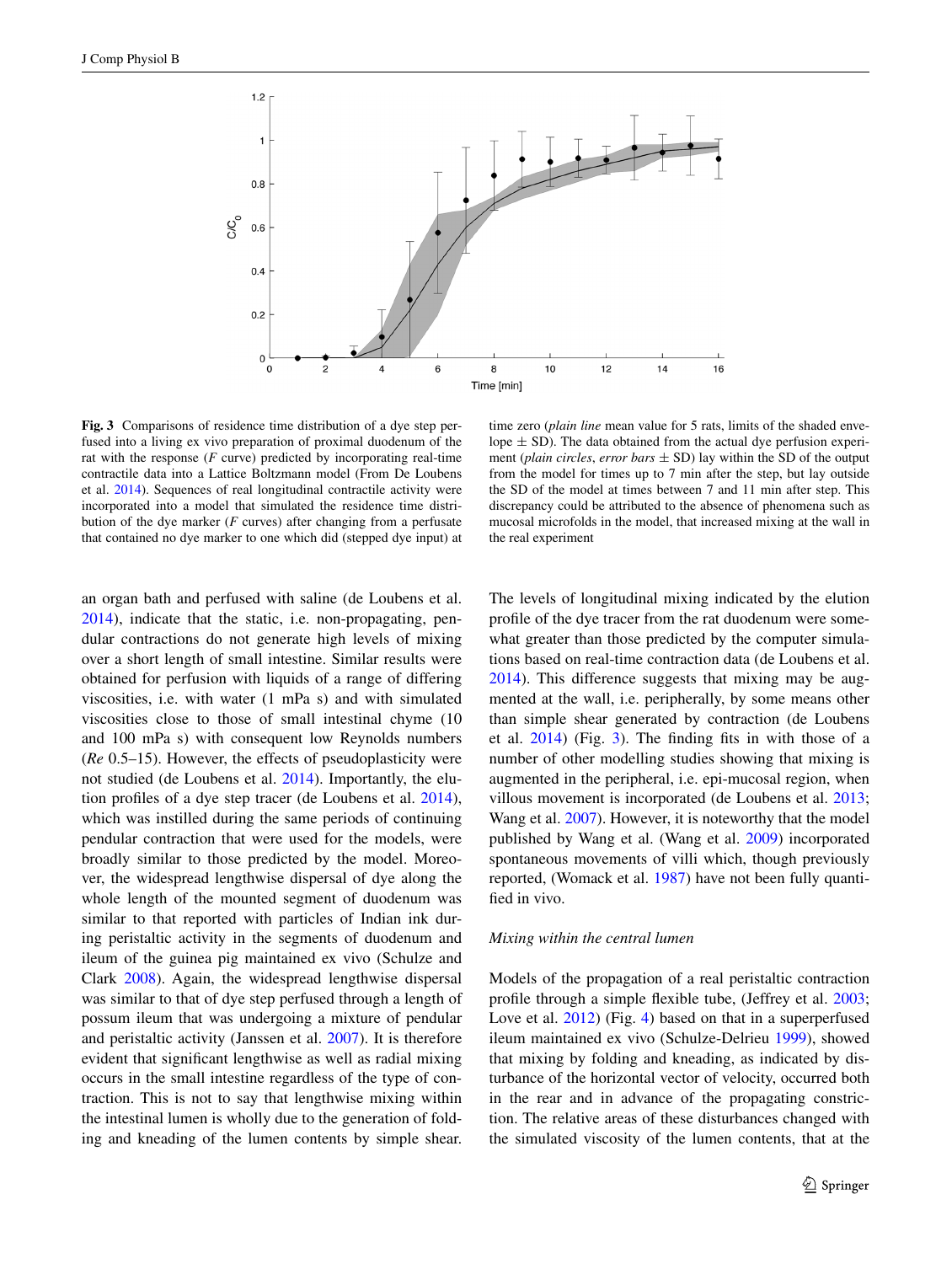

<span id="page-11-0"></span>**Fig. 4** Showing the output of a finite element matrix model modelling the flow induced by peristalsis. Shows the effect of peristalsis on the horizontal velocity profiles  $(cm s<sup>-1</sup>)$  (colour scale to left marked 'U') of a pseudoplastic fluid flowing through a simple tube (adapted from Love et al. [2012\)](#page-17-19). The sites at the front and rear of the constriction areas where the speed of horizontal flow is reversed, i.e. becomes negative indicate sites of vortex formation or folding. These areas increase in size with degree of wall occlusion, and decrease with increase in slip at the wall but vary little with level of pseudoplasticity. Flow line contours of a vortex formed in the rear of peristaltic constriction from a similar model published by Jeffrey et al. [\(2003](#page-16-26)). The profiles of lumen constriction in this and the work by Love et al. ([2012\)](#page-17-19) were based on real physiological data

leading edge of peristalsis increasing, and that at the following edge decreasing, when the viscosity of the contents was increased (Love et al. [2012](#page-17-19)). A similar effect was observed when the level of shear thinning that developed in the lumen contents during the passage of the peristalsis, i.e. pseudoplasticity, was increased (Love et al. [2012\)](#page-17-19). However, there was a general reduction in the areas of mixing when the passage of the chyme across the surface of the mucosa was 'lubricated' for example by a significant layer of mucin (Love et al. [2012](#page-17-19)).

These models (Jeffrey et al. [2003;](#page-16-26) Love et al. [2012\)](#page-17-19) (Fig. [4\)](#page-11-0), recapitulated the rates at which the walls moved radially inward, the rates at which contraction advanced along the long axis of intestine within the occluding segment and the profiles of the indentations of real peristaltic events in the ex vivo guinea pig ileum (Jeffrey et al. [2003](#page-16-26)). Nevertheless, it is likely that the profiles of the leading and tailing edges of the constriction would also vary with the nature of the material in the lumen (Larson and Schulze [2002](#page-17-27)), with the volume of the bolus (Schulze-Delrieu [1999](#page-18-20)) and with the underlying tone of the wall, as occurs in the gastric antrum (Gregersen et al. [2006\)](#page-16-27). Similarly the degree of occlusion within the constricting segment may vary with the level of tone, i.e. with the functional diameter of the intestine (Lentle et al. [2013b](#page-17-1)).

In considering mixing within the central, i.e. peri-axial, region of the lumen it is important to remember that the dispersion of enzymes within the matrices of the solid particles that are contained in chyme will not be enhanced by folding or kneading of the lumen contents (Kong and Singh [2009a](#page-17-28), [b;](#page-17-29) Mandalari et al. [2008\)](#page-17-30). Rather, that digestion within particulate matter will be limited by the rates at which water and enzymes can diffuse into and through their solid matrices (Mandalari et al. [2008\)](#page-17-30). These limitations apply to a significant quantity of substrates within a given volume of chyme. Hence, whilst the proportion of solids exiting the stomach varies considerably, significant quantities of solid matter are reported to enter the duodenum in post-prandial chyme (Meyer et al. [1986\)](#page-17-31). Again the relative proportion of solid matter in digesta increases as water is progressively absorbed as digesta traverses the small intestine, rising to around 12 % in the terminal ileum (v/v) (McRorie et al. [2000](#page-17-32)). Correspondingly, expending the large amount of energy that is necessary to establish localised turbulent mixing would have little effect in augmenting the rate of digestion of a significant proportion of the substrate.

#### *Peripheral mixing and villous crowding*

A number of contractions that induce only limited mixing within the central lumen may generate significant peripheral mixing. In the case of peristalsis this may result from the closely situated regions of contraction of longitudinal and circular smooth muscle in the advancing front of the contraction (Lentle et al. [2007\)](#page-17-18). Again, models based on real-time sequences of pendular contractions in the duodenum show they induce mainly peripheral (de Loubens et al. [2013](#page-15-1)) and little mixing within the central lumen, and thus may be principally concerned with augmenting nutrient absorption at or near the mucosa (de Loubens et al. [2013](#page-15-1)).

It is possible that, during pendular contractions, peripheral mixing is also augmented by the arrays of villi that cover the intestinal mucosa. Given the low rates at which chyme flows through the lumen (Bueno et al. [1975;](#page-15-19) Grovum and Williams [1973\)](#page-16-28) and the low levels of shear that are generated during the various contractile movements (Fullard et al. [2014;](#page-16-5) Jeffrey et al. [2003](#page-16-26)) it is highly unlikely that mixing could be augmented by vorticeal movements of fluid generated in the lee of projecting rigid villi or by the generation of flow streams along their leading and trailing edges (Lim [2014\)](#page-17-33). This was confirmed by three-dimensional simulations that incorporated data obtained from particle image velocimetry of microbeads in an ex vivo preparation of ileal villi, perfused at physiological flow rates, showing that, whilst movement of fluid along the long axes of villi was generated, the speed was so slow that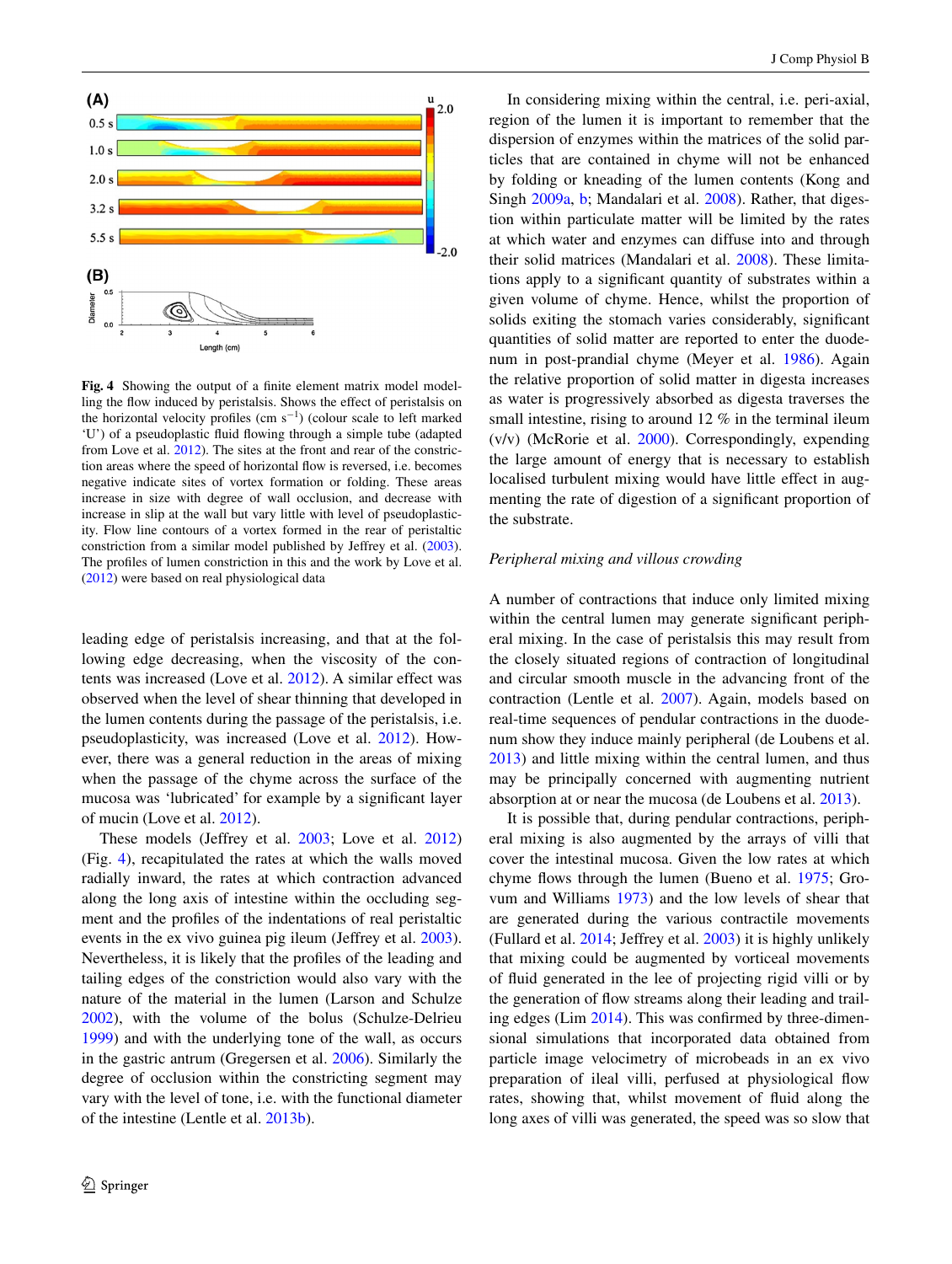

<span id="page-12-0"></span>**Fig. 5** Showing the manner in which mucosal folding and apical crowding originate (from Lentle et al. [2013a,](#page-17-25) [b](#page-17-1)). **a** Section of ileal intestinal mucosa from the possum during relaxed phase of pendular activity showing areas of permanent radially disposed villous crowding, **b** the same site during contractile phase of pendular activity

 $2.5 \text{ mm}$ 

ing due to contraction induced mucosal microfolding. **c** Schematic showing development of alternate areas of apical crowding and thinning from microfolds in the underlying mucosa

showing development of additional areas of temporary villous crowd-

it would have little if any effect in augmenting the mixing of nutrients at rates above that from simple diffusion (Lim [2014](#page-17-33)).

A number of early workers suggested that villus motility, i.e. the waving and bending (Hambleton [1914;](#page-16-29) King and Arnold [1922](#page-17-34); Womack et al. [1987\)](#page-18-24) movements seen in vivo, could locally augment mixing and increase the rate at which nutrients were absorbed, but they did not quantify either the velocity or amplitude of these movements. Such motility was not evident in the ex vivo preparations that were used in the work described above. However, were they present in vivo and of sufficient amplitude and velocity, randomly orientated movements of individual villi would be unlikely to generally augment the flow of chyme between villi unless they were coordinated across an area of villous mucosa, i.e. 'patterned motions of groups of villi' (Wang et al. [2010\)](#page-18-4) would be needed. Again, given the recent reports that terminal ileal villi of the possum are inflexible at physiological shear rates (Lim et al. [2014\)](#page-17-35) it seems likely that the amplitude of any such villous movement would be limited.

It is possible that passive movements of villi, generated by motion of the underlying intestinal wall to which they are attached, could augment peripheral mixing. Recent work shows that the strength of the mucosal layer of the intestine on axial stretching was lower than that of the muscular layer whilst its flexibility was higher. Further, that in spite of the differing mechanical properties of the two layers, the mucosa was the last to rupture on stretch testing of specimens of the whole intestine to destruction (Egorov et al. [2002\)](#page-16-25). Hence that there is a laxity of the tissue between the two layers, i.e. a discrepancy between the axial length of mucosa and that of the smooth muscle layer, presumably from repeated folding of the former.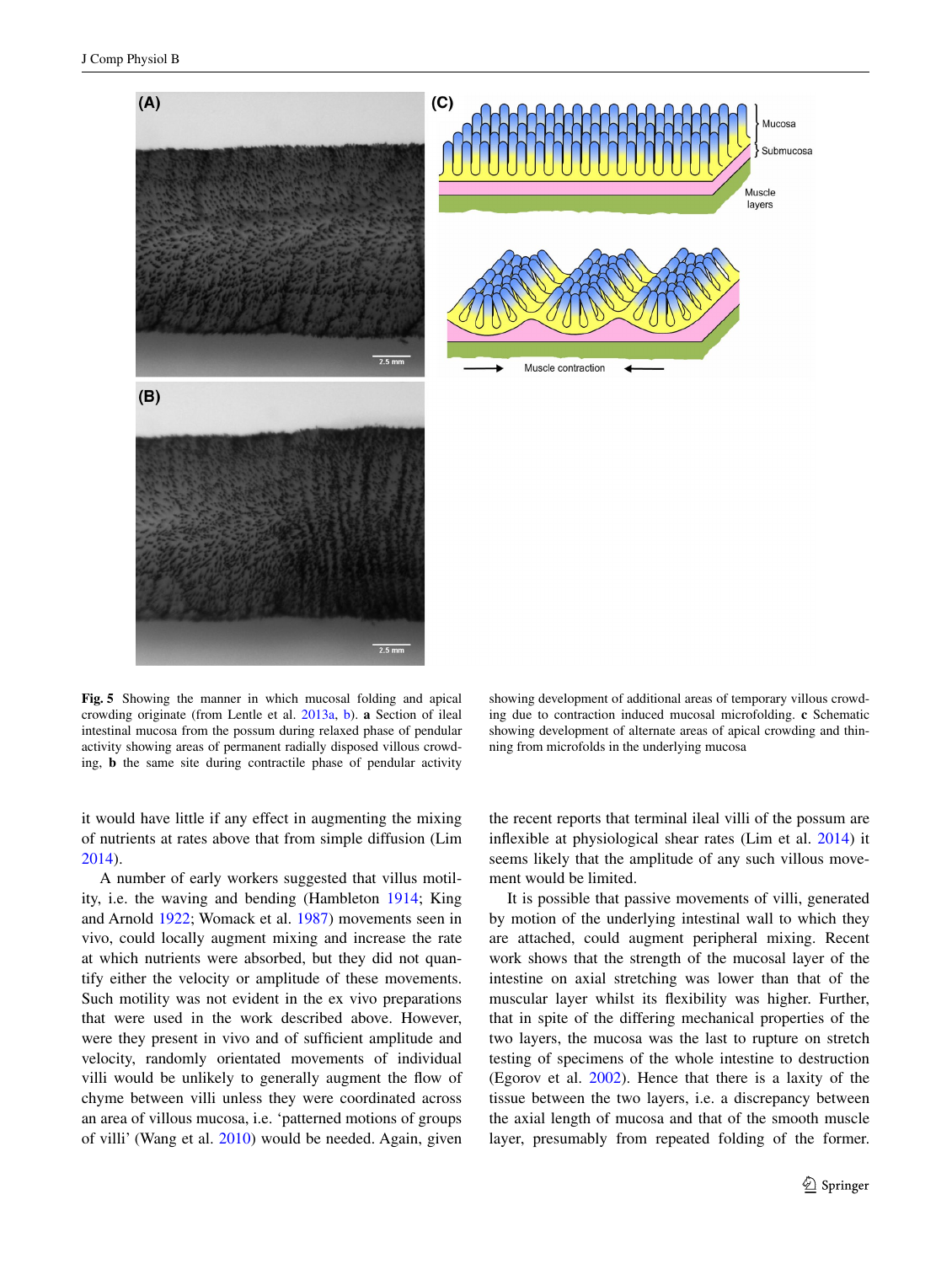This behaviour could allow relative movement between the two tissue layers, during contraction and relaxation of the pars muscularis. Theoretical work has shown that the inner walls of cylinders similarly fabricated with two layers of differing mechanical properties, are inherently mechanically unstable and prone to infolding (Moulton and Goriely [2011;](#page-17-36) Yang et al. [2007](#page-18-25)). Hence the pushing up of the 'redundant' mucosa into the inwardly projecting radially orientated successions of microfolds that are observed during longitudinal contraction (Fig. [5](#page-12-0)), or into longitudinally orientated microfolds during radial muscle contraction (Lentle et al. [2013a](#page-17-25)) is likely to result from mechanical instability. Regardless of its origin, such cyclic folding could induce flow around the tips of the attached villi. Hence fluid would be displaced where the apices of villi become crowded together in the troughs between adjacent microfolds, and drawn between them where they become separated on the crests (apices) of microfolds (Lentle et al. [2013a](#page-17-25)). Simulations that recapitulated such cyclic apical crowding confirmed that it caused fluid to be expelled from intervillous spaces whilst apical thinning caused fluid to be drawn back into these spaces (Lim [2014\)](#page-17-33). Again real-time models that incorporated spatiotemporal data from these ex vivo preparations showed that, whilst the processes of villous crowding and thinning improved mixing in the peripheral space, they had little effect on mixing around the central axis of the lumen (Lentle et al. [2013a](#page-17-25)).

Such peripheral space mixing depends on the inflexibility of the shafts of villi (Lim et al. [2014](#page-17-35)) allowing any changes in the orientations of the bases of villi from folding of the underlying mucosa to be transmitted to their apices. However, the extent to which the shafts of the villi are approximated or separated may be further increased by the hinging of villi at their bases and by translational movements of villi across the underlying wall. It is known that villi can hinge and move relative to the mucosa (Lim [2014](#page-17-33)). The laxity that allows such movement likely results from the radial dispersion of the collagen fibres, that traverse the long axis of each villus, at their bases, (Hosoyamada and Sakai [2005,](#page-16-30) [2007\)](#page-16-31). It is not known whether the flexibility of villi, or their capacity to hinge, vary with site or with species.

#### The effects of secreted mucins on mixing

The mucosal surface of the small intestine is coated with varying thicknesses (Atuma et al. [2001\)](#page-15-20) and types (Robbe et al. [2003\)](#page-18-26) of mobile mucin which may impair the mixing and absorption of nutrients. As noted hitherto, models predict that the transmission of shear to generate folding of chyme during peristaltic events will be significantly reduced when the flow of chyme is lubricated by mucins (Bongaerts et al. [2007\)](#page-15-21). Similarly it is conceivable that the

movements of the villous tips may be impeded by the accumulation of mucins within the intervillus spaces, although such an effect has not been demonstrated.

Experiments that assess the absorption of drugs such as paracetamol from the lumen of the small intestine, show that rate at which paracetamol is absorbed by the mucosa can be predicted from models in which the area of the absorbing surface is equivalent to that of a simple cylinder, rather than an area augmented by folding of the mucosa over the villi, and which incorporates a delay factor. The latter was postulated to result from the interposition of an 'unstirred water layer' between the lumen and the absorbing mucosa around the tips of villi that inhibited the transit of nutrients by advection and restricted it to diffusion (Barry and Diamond [1984;](#page-15-22) Levitt et al. [1992\)](#page-17-37). Although the delay that led to the idea of an 'unstirred water layer' could result from a variety of phenomena, either dynamic or structural, it was generally thought to result from a contiguous layer of mucin overlying the villous mucosa (Levitt et al. [1988;](#page-17-38) Thomson and Dietschy [1984](#page-18-27)). Hence, the structure of mucin allowed diffusion in the spaces between component carbohydrate chains but prevented convective movement of fluids. Such a phenomenon seems likely in the gastric and proximal duodenal mucosa where a contiguous layer of mucin with low permeability to protons provides protection of the underlying mucosa from acidic chyme from the stomach (Tanaka et al. [1997\)](#page-18-28). However, recent work by our group, mapping the distribution of mucin around the tips of living villi from the distal ileum of the possum by analysing the patterns of Brownian movement of microbeads in the lumen space that surrounds them, has shown that in this species at least the mucin layer is discontinuous, and comprises a suspension of discreet masses of mucin, each with a volume of similar order of magnitude to that of an expanded goblet cell mucin granule (Lim et al. [2013a\)](#page-17-39). This finding fits in with other recent reports that the spatial organisation of mucin varies between segments (Ermund et al. [2013\)](#page-16-32) and that the mucin layer in the distal small intestine may be penetrated by beads that are greater than two microns in diameter (Ensign-Hodges et al. [2013](#page-16-33); Ermund et al. [2013](#page-16-32)). Such 'granular' dispersal of mucin masses indicates that, in the terminal ileum at least, they do not 'anneal' (Lin and Metters [2006;](#page-17-40) Verdugo [1990](#page-18-29)) to each other or accumulate, either around or between adjacent villi. Indeed, the expulsion of the Newtonian fluid in which the mucin masses are suspended, from the perivillous spaces during cyclic apical crowding (Lentle et al. [2013a\)](#page-17-25) may eject the discrete masses of mucin secreted by individual goblet cells and reduce the time available for adjacent mucin masses to anneal 'on site' by the inter-diffusion of component carbohydrate chains (de Gennes [1971](#page-15-23)). Given that the rate of annealing, i.e. the time to fusion of individual mucin masses, is around 40 s for tracheal mucin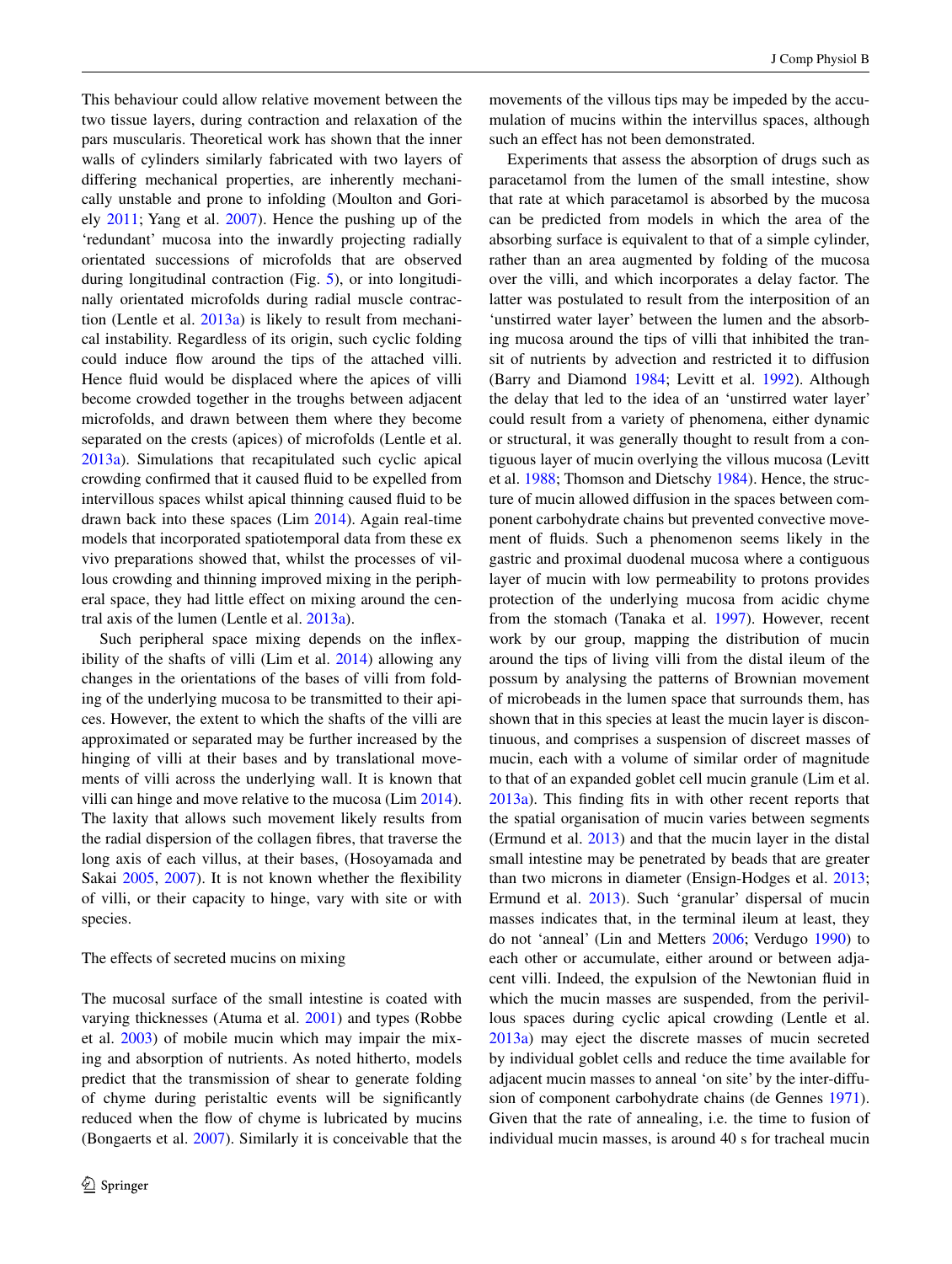(Puchelle et al. [1986](#page-18-30)) and that the frequency of pendular contractions is around 5 cpm (Lentle et al. [2012](#page-17-4)) it seems likely that mucin masses will be ejected from the perivillous layer of the lumen before significant annealing has taken place.

This 'granular' disposition of mucin in the perivillous layer fits in with experimental findings that smaller molecular weight probes appear to take longer to transit the 'unstirred water layer' than do probes of larger molecular weight (Pohl et al. [1998\)](#page-18-31). This effect had been previously attributed to the dynamics of solvent drag at the mucosal surface, the transit of smaller sized molecules toward the mucosa being impeded to a greater extent than that of larger molecules as a result of their higher rates of diffusion towards the lumen in the face of rapid water absorption (Pappenheimer [2001;](#page-17-41) Pohl et al. [1998](#page-18-31)). However, a similar effect may be produced by size exclusion chromatography, i.e. the tendency for smaller molecules to diffuse more rapidly into discrete masses of mucin than do larger molecules. Such a mechanism does not require the mucin layer to be contiguous and fits in with other findings, notably with the penetration of mucin by bacteria and by macromolecules such as those of alkaline phosphatase (Bates et al. [2007](#page-15-24)), sIgA2 (He et al. [2007](#page-16-34)), antimicrobial peptides and microbial products, e.g. LPS (Backhed et al. [2004\)](#page-15-25). Further it fits with the granular characteristics of the outer mucin layer seen on immunochemical staining (Johansson et al. [2008\)](#page-16-35).

# **Is the contractile response adjusted according to the physical properties of the lumen contents?**

Having reviewed what is known regarding the flow and mixing of intestinal contents it remains to examine whether the contractile response is adjusted according to their physical state. Hence, either the predominant type of contraction or the characteristics of a particular type of contraction could be modified. There is considerable evidence of the former response, notably in regard to the incidence of peristaltic and MMC activity during the postprandial period and inter-meal interval (Sarna et al. [1983\)](#page-18-11) and in regard to the chemical characteristics of the contents (Gwynne et al. [2004](#page-16-17)). Whilst it has long been known that elevation of lumen pressure will stimulate peristalsis in segments of small intestine that are maintained in an organ bath (Trendelenburg [1917\)](#page-18-32) it seems that considerable increments in pressure or volume are needed to initiate this reflex (Gregersen et al. [1992\)](#page-16-36). With regard to the modification of individual contractions, there is evidence for the existence of stretch- and tension-sensitive receptors that influence contractile activity in longitudinal and circular musculature (Spencer et al. [2002,](#page-18-33) [2003](#page-18-34)). What is not clear is whether the sequence and duration of contraction in circular and longitudinal muscle can be altered according to the pattern in which consecutive mechano-receptors are activated by the transit of lumen contents, i.e. their ease of flow. Evidence suggests that there is consistent concerted firing of the two layers during peristalsis (Spencer et al. [2003](#page-18-34)), moreover recent evidence suggests that the firing sequence in the myogenically, i.e. slow wave induced, segmentative contractions may be more variable as it appears to result from interaction of discharges from ICC-MP and ICC-DMP (Huizinga et al. [2014\)](#page-16-3). Networks of interstitial cells in the deep muscular plexus are known to be mechano-sensitive (Won et al. [2005\)](#page-18-35) perhaps via forces applied to peg and socket junctions (Thuneberg and Peters [2001\)](#page-18-36) and could for example respond to every second or third slow wave when under such stress (Lentle et al. [2008](#page-17-13); Pescatori et al. [1980](#page-18-19)). However, more recent work showing that radial and longitudinal contractions of slow wave frequency in the distal ileum of the pig in vivo are abolished by intraluminal lignocaine indicates that neurogenic stimuli may act in a 'permissive' manner and limit the onset and local propagation of myogenic types of contraction (Janssen et al. [2014\)](#page-16-18).

# **Conclusions and future directions**

A range of recent evidence suggests that the small intestine does not function to optimise mixing within a minimal length of small intestine or within a minimum time as was proposed by Penry and Jumars (Jumars [2000](#page-16-37); Penry and Jumars [1987](#page-18-7)). Rather, it appears that post-prandial contractile activity disperses chyme along the length of the small intestine and facilitates mixing within the bulk of the luminal space by kneading and folding. The resulting, relatively slow, rate of mixing within the bulk of the lumen allows for the more tardy rate of enzymatic diffusion into, and digestion of, nutrients within particulate matter.

The establishment of mixing throughout the lumen of the small intestine also maximises the surface area of mucosa that is available for absorption at a given time. Further, a series of subsidiary process that specifically augment peripheral mixing, may increase the efficiency of transit of enzymatic products from the lumen to the mucosa.

Whilst optimisation of mixing and digestive efficiency per unit length of small intestine (Penry and Jumars [1987\)](#page-18-7) may be important in some species (Sibley and Calow [1986\)](#page-18-37) different considerations may predominate in others. Hence, more work is needed in comparing mixing and digestive efficiency in animals of differing dietary habit. Thus, for example, comparing motility, mixing and digestive efficiency in animals that habitually consume food items with little nutrient content that would require high-throughput rates in order to achieve the daily nutrient requirements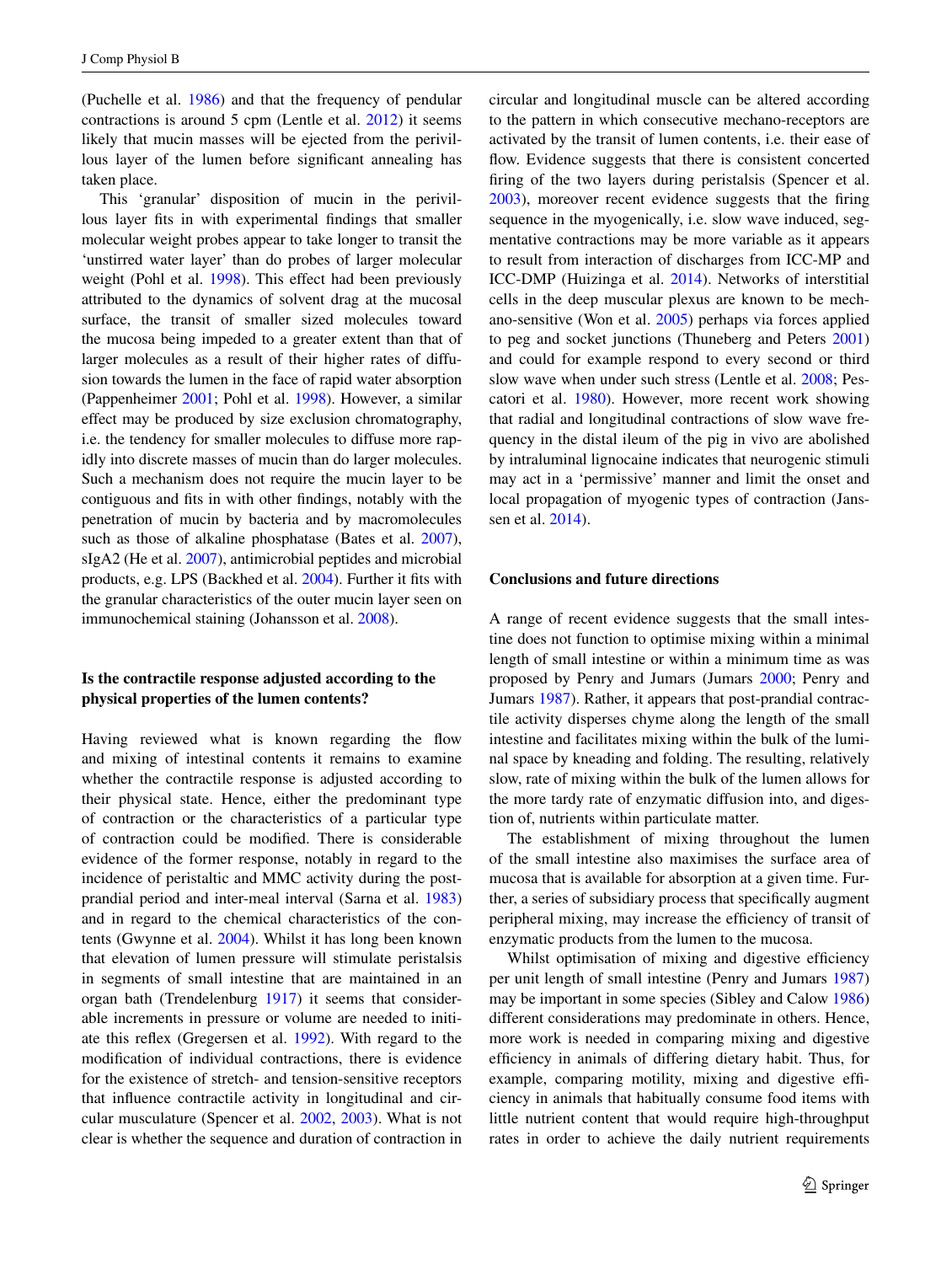(Sibly and Calow [1986\)](#page-18-37) with that in those that consistently consume foods of high nutrient density. Similarly in animals that take large quantities of nutrient-rich foods in a short time, i.e. meals (Slater and Lester [1982](#page-18-38)) compared with those that eat more or less continuously. Given that gastric and small intestinal chyme are generally more viscous after a meal than between meals (Dikeman et al. [2007b](#page-16-1); Takahashi and Sakata [2004\)](#page-18-8), it is likely that chyme is less readily mixed and residence time is correspondingly prolonged post-prandially to ensure efficient digestion, and shortened during inter-meal meals when the chyme exiting the foregut contains less nutrients and is less viscous.

It is important to note that this review has considered mixing in a general sense that would apply to admixture of chyme with enzymes whose production is dispersed along the length of the small intestine but has not considered mixing with secretions that enter the lumen at a single point, e.g. the opening of the pancreatic duct, as currently there appears to be no quantitative work in this regard. Similarly we have not discussed mixing and diffusion into the oil– water interface of dietary fat. Further, it is important to note that the outcomes of a number of the models are limited in that they are based on two dimensions rather than three.

More quantitative work is needed to investigate the manner in which the different hierarchical systems that control contractile activity in the small intestine influence throughput and mixing. Hence in quantifying the manner in which elements of the enteric nervous and the myenteric systems adjust local throughput and mixing in response to local changes in the physical properties of digesta and nutrient conditions within the lumen (Bornstein et al. [2002\)](#page-15-6). In particular, the extent to which they alter the form and frequencies of various types of contraction or adjust intestinal tone and capacity. Similarly, how elements of the centrally linked, autonomic nervous system can modify mixing and transit for example by adjusting the predominant patterns of contractile activity or tone after the consumption of meals (Costa and Furness [1982](#page-15-26)).

#### **References**

- <span id="page-15-13"></span>Ahluwalia N, Thompson D, Barlow J, Heggie L (1994) Human small intestinal contractions and aboral traction forces during fasting and after feeding. Gut 35:625–630
- <span id="page-15-17"></span>Angeli TR, O'Grady G, Du P, Paskaranandavadivel N, Pullan AJ, Bissett IP, Cheng LK (2013) Circumferential and functional reentry of in vivo slow-wave activity in the porcine small intestine. Neurogastroenterol Mot 25:e304–e314
- <span id="page-15-8"></span>Arkwright J, Blenman N, Underhill I, Maunder S, Szczesniak M, Dinning P, Cook I (2009) In-vivo demonstration of a high resolution optical fiber manometry catheter for diagnosis of gastrointestinal motility disorders. Opt Express 17:4500–4508
- <span id="page-15-2"></span>Arun CP (2004) The importance of being asymmetric: the physiology of digesta propulsion on earth and in space. Ann N Y Acad Sci 1027:74–84
- <span id="page-15-20"></span>Atuma C, Strugala V, Allen A, Holm L (2001) The adherent gastrointestinal mucus gel layer: thickness and physical state in vivo. Am J Physiol 280:G922–G929
- <span id="page-15-3"></span>Azpiroz F, Malagelada JR (1985) Physiological variations in canine gastric tone measured by an electronic barostat. Am J Physiol 248:G229–G237
- <span id="page-15-25"></span>Backhed F, Ding H, Wang T, Hooper LV, Koh GY, Nagy A, Semenkovich CF, Gordon JI (2004) The gut microbiota as an environmental factor that regulates fat storage. Sci Signal 101:15718
- <span id="page-15-7"></span>Bampton P, Dinning P, Kennedy M, Lubowski D, Cook I (2001) Prolonged multi-point recording of colonic manometry in the unprepared human colon: providing insight into potentially relevant pressure wave parameters. Am J Gastroenterol 96:1838–1848
- <span id="page-15-22"></span>Barry PH, Diamond J (1984) Effects of unstirred layers on membrane phenomena. Physiol Rev 64:763–872
- <span id="page-15-24"></span>Bates JM, Akerlund J, Mittge E, Guillemin K (2007) Intestinal alkaline phosphatase detoxifies lipopolysaccharide and prevents inflammation in zebrafish in response to the gut microbiota. Cell Host Microbe 2:371–382
- <span id="page-15-9"></span>Bayliss WM, Starling EH (1899) The movements and innervation of the small intestine. J Physiol 24:99–143
- <span id="page-15-5"></span>Benard T, Bouchoucha M, Dupres M, Cugnenc PH (1997) In vitro analysis of rat intestinal wall movements at rest and during propagated contraction: a new method. Am J Physiol 273:G776–G784
- <span id="page-15-14"></span>Björnsson E, Abrahamsson H (1995) Interdigestive gastroduodenal manometry in humans. Indication of duodenal phase III as a retroperistaltic pump. Acta Physiol Scand 153:221–230
- <span id="page-15-21"></span>Bongaerts JHH, Rossetti D, Stokes JR (2007) The lubricating properties of human whole saliva. Trib Lett 27:277–287
- <span id="page-15-4"></span>Bornhorst GM, Ströbinger N, Rutherfurd SM, Singh RP, Moughan PJ (2013) Properties of gastric chyme from pigs fed cooked brown or white rice. Food Biophys 8:12–23
- <span id="page-15-6"></span>Bornstein JC, Furness JB, Kunze WAA, Bertrand PP (2002) Enteric reflexes that influence motility. In: Brookes SJH, Costa M (eds) Innervation of the Gastrointestinal Tract. Taylor & Francis, London, pp 1–55
- <span id="page-15-0"></span>Brookes S, Costa M (2002) Innervation of the gastrointestinal tract. Taylor & Francis, London
- <span id="page-15-19"></span>Bueno L, Fioramonti J, Ruckebusch Y (1975) Rate of flow of digesta and electrical activity of the small intestine in dogs and sheep. J Physiol 249:69–85
- <span id="page-15-18"></span>Burns JC, Parkes T (1967) Peristaltic motion. J Fluid Mech 29:731–743
- <span id="page-15-12"></span>Cannon WB (1898) The movements of the stomach studied by means of the Röntgen rays. Am J Physiol 1:359–382
- <span id="page-15-10"></span>Cannon WB (1902) The movements of the intestines studied by means of the Röntgen rays. Am J Physiol 6:251–277
- <span id="page-15-11"></span>Cannon WB (1912) Peristalsis, segmentation, and the myenteric reflex. Am J Physiol 30:114–128
- <span id="page-15-15"></span>Castedal M, Björnsson E, Abrahamsson H (1998) Postprandial peristalsis in the human duodenum. Neurogastroenterol Mot 10:227–233
- <span id="page-15-26"></span>Costa M, Furness J (1982) Nervous control of intestinal motility. Mediators and Drugs in Gastrointestinal Motility I. Springer, pp 279–382
- <span id="page-15-16"></span>Cserni T, Szekeres JP, Furka I, Németh N, Józsa T, Mikó I (2005) Hydrostatic characteristics of the ileocolic valve and intussuscepted nipple valves: an animal model. Investigative Surgery 18:185–191
- <span id="page-15-23"></span>de Gennes PG (1971) Reptation of a polymer chain in the presence of fixed obstacles. J Chem Phys 55:572–579
- <span id="page-15-1"></span>de Loubens C, Lentle RG, Love RJ, Hulls C, Janssen PWM (2013) Fluid mechanical consequences of pendular activity, segmentation, and pyloric outflow in the proximal duodenum of the rat and the guinea pig. J R Soc Interface 10:20130027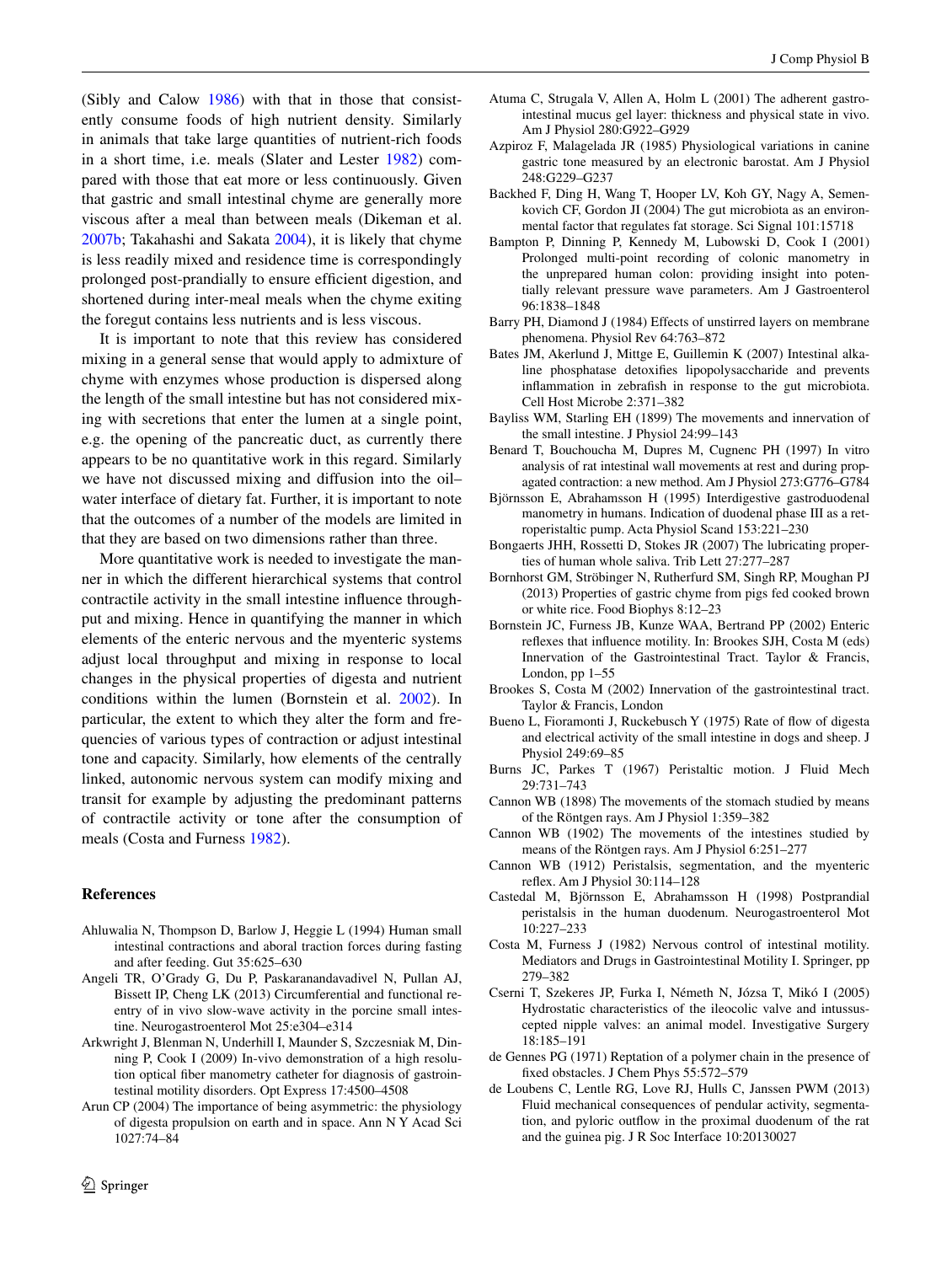- <span id="page-16-10"></span>de Loubens C, Lentle RG, Hulls C, Janssen PW, Love RJ, Chambers JP (2014) Characterisation of mixing in the proximal duodenum of the rat during longitudinal contractions and comparison with a fluid mechanical model based on spatiotemporal motility data. PLoS One 9:e95000
- <span id="page-16-8"></span>Dikeman CL, Barry KA, Murphy MR, Fahey JGC (2007a) Diet and measurement techniques affect small intestinal digesta viscosity among dogs. Nut Res 27:56–65
- <span id="page-16-1"></span>Dikeman CL, Murphy MR, Fahey GC (2007b) Diet type affects viscosity of ileal digesta of dogs and simulated gastric and small intestinal digesta. J Anim Physiol Anim Nutr 91:139–147
- <span id="page-16-7"></span>Dillard S, Krishnan S, Udaykumar H (2007) Mechanics of flow and mixing at antroduodenal junction. World J Gastroenterol 13:1365
- <span id="page-16-12"></span>Dinning PG, Arkwright JW, Costa M, Wiklendt L, Hennig G, Brookes SJ, Spencer NJ (2011a) Temporal relationships between wall motion, intraluminal pressure, and flow in the isolated rabbit small intestine. Am J Physiol Gastrointest LiverPhysiol 300:G577–G585
- <span id="page-16-2"></span>Dinning PG, Arkwright JW, Costa M, Wiklendt L, Hennig G, Brookes SJH, Spencer NJ (2011b) Temporal relationships between wall motion, intraluminal pressure, and flow in the isolated rabbit small intestine. Am J Physiol 300:G577–G585
- <span id="page-16-11"></span>Dinning P, Wiklendt L, Gibbins I, Patton V, Bampton P, Lubowski D, Cook I, Arkwright J (2013) Low-resolution colonic manometry leads to a gross misinterpretation of the frequency and polarity of propagating sequences: initial results from fiber-optic high-resolution manometry studies. Neurogastroenterol Mot 25:e640–e649
- <span id="page-16-16"></span>Donnelly G, Jackson TD, Ambrous K, Ye J, Safdar A, Farraway L, Huizinga JD (2001) The myogenic component in distentioninduced peristalsis in the guinea pig small intestine. Am J Physiol 280:G491–G500
- <span id="page-16-25"></span>Egorov VI, Schastlivtsev IV, Prut EV, Baranov AO, Turusov RA (2002) Mechanical properties of the human gastrointestinal tract. J Biomech 35:1417–1425
- <span id="page-16-33"></span>Ensign-Hodges L, Henning A, Schneider C, Maisel K, Wang Y-Y, Porosoff M, Cone R, Hanes J (2013) Ex vivo characterization of particle transport in mucus secretions coating freshly excised mucosal tissues. Mol Pharmaceut 10(6):2176–2182
- <span id="page-16-32"></span>Ermund A, Schütte A, Johansson ME, Gustafsson JK, Hansson GC (2013) Studies of mucus in mouse stomach, small intestine, and colon. I. Gastrointestinal mucus layers have different properties depending on location as well as over the Peyer's patches. Am J Physiol Gastrointest LiverPhysiol 305:G341–G347
- <span id="page-16-0"></span>France J, Thornley JHM, Siddons RC, Dhanoa MS (1993) On incorporating diffusion and viscosity concepts into compartmental models for analysing faecal marker excretion patterns in ruminants. Br J Nutr 70:369–378
- <span id="page-16-5"></span>Fullard L, Lammers W, Wake GC, Ferrua MJ (2014) Propagating longitudinal contractions in the ileum of the rabbit–efficiency of advective mixing. Food function 5(11):2731–2742
- <span id="page-16-19"></span>Galligan JJ, Vanner S (2005) Basic and clinical pharmacology of new motility promoting agents. Neurogastroenterol Mot 17:643–653
- <span id="page-16-22"></span>Gordon AR, Siegman MJ (1971) Mechanical properties of smooth muscle. I. Length-tension and force-velocity relations. Am J Physiol Leg Content 221:1243–1249
- <span id="page-16-36"></span>Gregersen H, Jorgensen C, Dall F, Jensen S (1992) Characteristics of spontaneous and evoked motility in the isolated perfused porcine duodenum. J Appl Physiol 73:9–19
- <span id="page-16-27"></span>Gregersen H, Hausken T, Yang J, Odegaard S, Gilja OH (2006) Mechanosensory properties in the human gastric antrum evaluated using B-mode ultrasonography during volume-controlled antral distension. Am J Physiol 290:G876–G882
- <span id="page-16-24"></span>Grivel ML, Ruckebusch Y (1972) The propagation of segmental contractions along the small intestine. J Physiol 227:611–625
- <span id="page-16-28"></span>Grovum WL, Williams VJ (1973) Rate of passage of digesta in sheep. 1. The effect of level of food intake on marker retention times along the small intestine and on apparent water absorption in the small and large intestines. Br J Nutr 29:13–21
- <span id="page-16-17"></span>Gwynne RM, Thomas EA, Goh SM, Sjovall H, Bornstein JC (2004) Segmentation induced by intraluminal fatty acid in isolated guinea-pig duodenum and jejunum. J Physiol 556:557–569
- <span id="page-16-29"></span>Hambleton BF (1914) Note upon the movements of the intestinal villi. Am J Physiol 34:446–447
- <span id="page-16-34"></span>He B, Xu W, Santini PA, Polydorides AD, Chiu A, Estrella J, Shan M, Chadburn A, Villanacci V, Plebani A (2007) Intestinal Bacteria Trigger T Cell-Independent Immunoglobulin A2 Class Switching by Inducing Epithelial-Cell Secretion of the Cytokine APRIL. Immunity 26:812–826
- <span id="page-16-9"></span>Hennig GW, Costa M, Chen BN, Brookes SJH (1999) Quantitative analysis of peristalsis in the guinea-pig small intestine using spatio-temporal maps. J Physiol 517:575–590
- <span id="page-16-30"></span>Hosoyamada Y, Sakai T (2005) Structural and mechanical architecture of the intestinal villi and crypts in the rat intestine: integrative reevaluation from ultrastructural analysis. Anat Embryol (Berl) 210:1–12
- <span id="page-16-31"></span>Hosoyamada Y, Sakai T (2007) Mechanical components of rat intestinal villi as revealed by ultrastructural analysis with special reference to the axial smooth muscle cells in the villi. Arch Histol Cytol 70:107–116
- <span id="page-16-15"></span>Huizinga JD, Lammers WJEP (2009) Gut peristalsis is governed by a multitude of cooperating mechanisms. Am J Physiol 296:G1–G8
- <span id="page-16-14"></span>Huizinga J, McKay C, White E (2006) The many facets of intestinal peristalsis. Am J Physiol Gastrointest Liver Physiol 290:G1347–G1349
- <span id="page-16-3"></span>Huizinga JD, Chen J-H, Zhu YF, Pawelka A, McGinn RJ, Bardakjian BL, Parsons SP, Kunze WA, Wu RY, Bercik P (2014) The origin of segmentation motor activity in the intestine. Nat Commun 5:3326
- <span id="page-16-21"></span>Hurst AF (1931) Discussion on the function of the sympathetic nervous system. Proc R Soc Med 25:1597–1599
- <span id="page-16-13"></span>Husebye E (1999) The patterns of small bowel motility: physiology and implications in organic disease and functional disorders. Neurogastroenterol Mot 11:141–162
- <span id="page-16-4"></span>Janssen PWM, Lentle RG (2013) Spatiotemporal mapping techniques for quantifying gut motility. In: Cheng LK, Farrugia G (eds) New Advances in Gastrointestinal Motility Research. Springer, New York, pp 219–241
- <span id="page-16-6"></span>Janssen PWM, Lentle RG, Asvarujanon P, Chambers P, Stafford KJ, Hemar Y (2007) Characterisation of flow and mixing regimes within the ileum of the brushtail possum using residence time distribution analysis with simultaneous spatio-temporal mapping. J Physiol 582:1239–1248
- <span id="page-16-18"></span>Janssen P, Lentle R, Chambers P, Reynolds G, De Loubens C, Hulls C (2014) Spatiotemporal organization of standing postprandial contractions in the distal ileum of the anesthetized pig. Neurogastroenterol Mot 26(11):1651–1662
- <span id="page-16-26"></span>Jeffrey B, Udaykumar HS, Schulze KS (2003) Flow fields generated by peristaltic reflex in isolated guinea pig ileum: impact of contraction depth and shoulders. Am J Physiol 285:G907–G918
- <span id="page-16-35"></span>Johansson ME, Phillipson M, Petersson J, Velcich A, Holm L, Hansson GC (2008) The inner of the two Muc2 mucin-dependent mucus layers in colon is devoid of bacteria. Proc Natl Acad Sci 105:15064–15069
- <span id="page-16-37"></span>Jumars PA (2000) Animal guts as ideal chemical reactors: maximizing absorption rates. Am Nat 155:527–543
- <span id="page-16-20"></span>Junqueira LC, Carneiro J (2005) Small intestine. Basic histology: text and atlas, 11th edn. McGraw-Hill, p 144
- <span id="page-16-23"></span>Kellow JE, Borody TJ, Phillips SF, Tucker RL, Haddad AC (1986) Human interdigestive motility: variations in patterns from esophagus to colon. Gastroenterology 91:386–395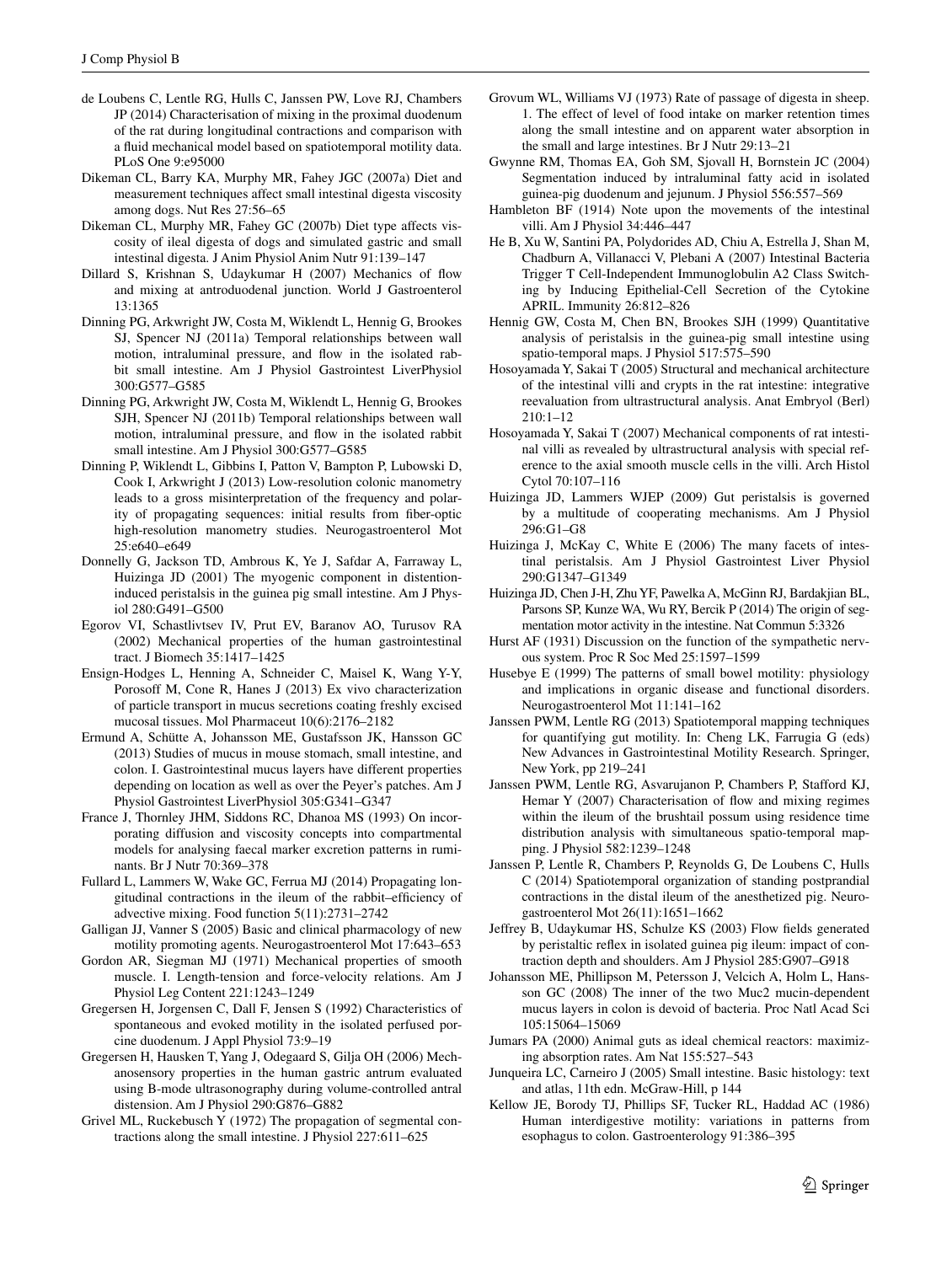- <span id="page-17-17"></span>Kerrigan D, Read N, Houghton L, Taylor M, Johnson A (1991) Disturbed gastroduodenal motility in patients with active and healed duodenal ulceration. Gastroenterology 100:892–900
- <span id="page-17-24"></span>Khosla R, Feely LC, Davis SS (1989) Gastrointestinal transit of nondisintegrating tablets in fed subjects. Int J Pharm 53:107–117
- <span id="page-17-34"></span>King CE, Arnold L (1922) The activities of the intestinal mucosal motor mechanism. Am J Physiol 59:23
- <span id="page-17-28"></span>Kong F, Singh RP (2009a) Digestion of raw and roasted almonds in simulated gastric environment. Food Biophys 4:365–377
- <span id="page-17-29"></span>Kong F, Singh RP (2009b) Modes of disintegration of solid foods in simulated gastric environment. Food Biophys 4:180–190
- <span id="page-17-20"></span>Lammers WJEP (2000) Propagation of individual spikes as "patches" of activation in isolated feline duodenum. Am J Physiol 278:G297–G307
- <span id="page-17-10"></span>Lammers WJEP (2005) Spatial and temporal coupling between slow waves and pendular contractions. Am J Physiol 289:G898–G903
- <span id="page-17-11"></span>Lammers WJEP, Slack JR (2001) Of slow waves and spike patches. News Physiol Sci 16:138–144
- <span id="page-17-16"></span>Lammers WJEP, Stephen B, Slack JR (2002) Similarities and differences in the propagation of slow waves and peristaltic waves. Am J Physiol 283:G778–G786
- <span id="page-17-27"></span>Larson M, Schulze K (2002) Appearance of peristaltic reflex in isolated guinea pig ileum in response to boluses of air, water, oil, and cellulose. Dig Dis Sci 47:2644–2650
- <span id="page-17-3"></span>Latham TW (1966) Fluid motions in a peristaltic pump. MS Thesis, Massachusetts Institute of Technology, Cambridge
- <span id="page-17-14"></span>Lentle RG, Janssen PWM (2008) Physical characteristics of digesta and their influence on flow and mixing in the mammalian intestine: a review. J Comp Physiol B 178:673–690
- <span id="page-17-6"></span>Lentle RG, Stafford KJ, Kennedy MS, Haslett SJ (2002) Rheological properties of digesta suggest little radial or axial mixing in the forestomach of the tammar (*Macropus eugenii*) and the parma (*Macropus parma*) wallaby. Physiol Biochem Zool 75:572–582
- <span id="page-17-15"></span>Lentle RG, Hemar Y, Hall CE, Stafford KJ (2005) Periodic fluid extrusion and models of digesta mixing in the intestine of a herbivore, the common brushtail possum (*Trichosurus vulpecula*). J Comp Physiol B 175:337–347
- <span id="page-17-7"></span>Lentle RG, Hemar Y, Hall CE (2006) Viscoelastic behaviour aids extrusion from and reabsorption of the liquid phase into the digesta plug: creep rheometry of hindgut digesta in the common brushtail possum *Trichosurus vulpecula*. J Comp Physiol B 176:469–475
- <span id="page-17-18"></span>Lentle RG, Janssen PWM, Asvarujanon P, Chambers P, Stafford KJ, Hemar Y (2007) High definition mapping of circular and longitudinal motility in the terminal ileum of the brushtail possum *Trichosurus vulpecula* with watery and viscous perfusates. J Comp Physiol B 177:543–556
- <span id="page-17-13"></span>Lentle RG, Janssen PWM, Asvarujanon P, Chambers P, Stafford KJ, Hemar Y (2008) High definition spatiotemporal mapping of contractile activity in the isolated proximal colon of the rabbit. J Comp Physiol B 178:257–268
- <span id="page-17-4"></span>Lentle RG, De Loubens C, Hulls C, Janssen PWM, Golding MD, Chambers JP (2012) A comparison of the organization of longitudinal and circular contractions during pendular and segmental activity in the duodenum of the rat and guinea pig. Neurogastroenterol Mot 24:686–e298
- <span id="page-17-25"></span>Lentle R, Janssen P, DeLoubens C, Lim Y, Hulls C, Chambers P (2013a) Mucosal microfolds augment mixing at the wall of the distal ileum of the brushtail possum. Neurogastroenterol Mot 25:881–e700
- <span id="page-17-1"></span>Lentle R, Reynolds G, Janssen P (2013b) Gastrointestinal tone; its genesis and contribution to the physical processes of digestion. Neurogastroenterol Mot 25(12):931–942

<span id="page-17-2"></span>Levenspiel O (1999) Chemical reaction engineering. Wiley, New York

- <span id="page-17-38"></span>Levitt MD, Kneip JM, Levitt DG (1988) Use of laminar flow and unstirred layer models to predict intestinal absorption in the rat. J Clin Invest 81:1365–1369
- <span id="page-17-37"></span>Levitt MD, Strocchi A, Levitt DG (1992) Human jejunal unstirred layer: evidence for extremely efficient luminal stirring. Am J Physiol 262:G593–G596
- <span id="page-17-33"></span>Lim YF (2014) Factors influencing mass transfer in the small intestine. IFNHH. Massey University, Palmerston North
- <span id="page-17-39"></span>Lim Y, Williams M, Lentle R, Janssen P, Mansel B, Keen S, Chambers P (2013a) An exploration of the microrheological environment around the distal ileal villi and proximal colonic mucosa of the possum (*Trichosurus vulpecula*). J R Soc Interface 10
- <span id="page-17-9"></span>Lim YF, Williams MAK, Lentle RG, Janssen PWM, Mansel BW, Keen SAJ, Chambers P (2013b) An exploration of the microrheological environment around the distal ileal villi and proximal colonic mucosa of the possum (*Trichosurus vulpecula*). J R Soc Interface 10:20121008
- <span id="page-17-35"></span>Lim YF, Lentle RG, Janssen PW, Williams MA, de Loubens C, Mansel BW, Chambers P (2014) Determination of Villous Rigidity in the Distal Ileum of the Possum (*Trichosurus vulpecula*). PLoS One 9:e100140
- <span id="page-17-21"></span>Lin HC (2006) Ileal brake: neuropeptidergic control of intestinal transit. Curr Gastroenterol Rep 8:367–373
- <span id="page-17-40"></span>Lin CC, Metters AT (2006) Hydrogels in controlled release formulations: network design and mathematical modeling. Adv Drug Deliv Rev 58:1379–1408
- <span id="page-17-22"></span>Lin HC, Wang L (1996) Jejunal brake. Dig Dis Sci 41:326–329
- <span id="page-17-19"></span>Love RJ, Lentle RG, Asvarujanon P, Hemar Y, Stafford KJ (2012) An expanded finite element model of the intestinal mixing of digesta. Food Digestion 4:26–35
- <span id="page-17-12"></span>Macagno EO, Christensen JM (1981) Fluid mechanics of gastrointestinal flow. In: Johnson LR (ed) Physiology of the gastrointestinal tract. Raven, New York, pp 335–358
- <span id="page-17-26"></span>Makhlouf GM, Murthy KS (2006) Cellular physiology of gastrointestinal smooth muscle. In: Johnson LR (ed) Physiology of the gastrointestinal tract. Raven Press, New York
- <span id="page-17-23"></span>Malbert CH (2005) The ileocolonic sphincter. Neurogastroenterol Mot 17:41–49
- <span id="page-17-30"></span>Mandalari G, Faulks RM, Rich GT, Lo Turco V, Picout DR, Lo Curto RB, Bisignano G, Dugo P, Dugo G, Waldron KW (2008) Release of protein, lipid, and vitamin E from almond seeds during digestion. J Agric Food Chem 56:3409–3416
- <span id="page-17-8"></span>McDonald D, Pethick D, Mullan B, Hampson D (2001) Increasing viscosity of the intestinal contents alters small intestinal structure and intestinal growth, and stimulates proliferation of enterotoxigenic *Escherichia coli* in newly-weaned pigs. Br J Nutr 86:487–498
- <span id="page-17-32"></span>McRorie J, Brown S, Cooper R, Givaruangsawat S, Scruggs D, Boring G (2000) Effects of dietary fibre and olestra on regional apparent viscosity and water content of digesta residue in porcine large intestine. Aliment Pharmacol Ther 14:471–477
- <span id="page-17-0"></span>Melville J, Macagno E, Christensen J (1975) Longitudinal contractions in the duodenum: their fluid-mechanical function. Am J Physiol 228:1887–1892
- <span id="page-17-31"></span>Meyer J, Gu Y, Elashoff J, Reedy T, Dressman J, Amidon G (1986) Effects of viscosity and fluid outflow on postcibal gastric emptying of solids. Tc 1:001
- <span id="page-17-36"></span>Moulton DE, Goriely A (2011) Circumferential buckling instability of a growing cylindrical tube. J Mech Phys Solids 59:525–537
- <span id="page-17-5"></span>Pallotta N, Cicala M, Frandina C, Corazziari E (1998) Antro-pyloric contractile patterns and transpyloric flow after meal ingestion in humans. Am J Gastroenterol 93:2513–2522
- <span id="page-17-41"></span>Pappenheimer JR (2001) Role of pre-epithelial 'unstirred' layers in absorption of nutrients from the human jejunum. J Membr Biol 179:185–204